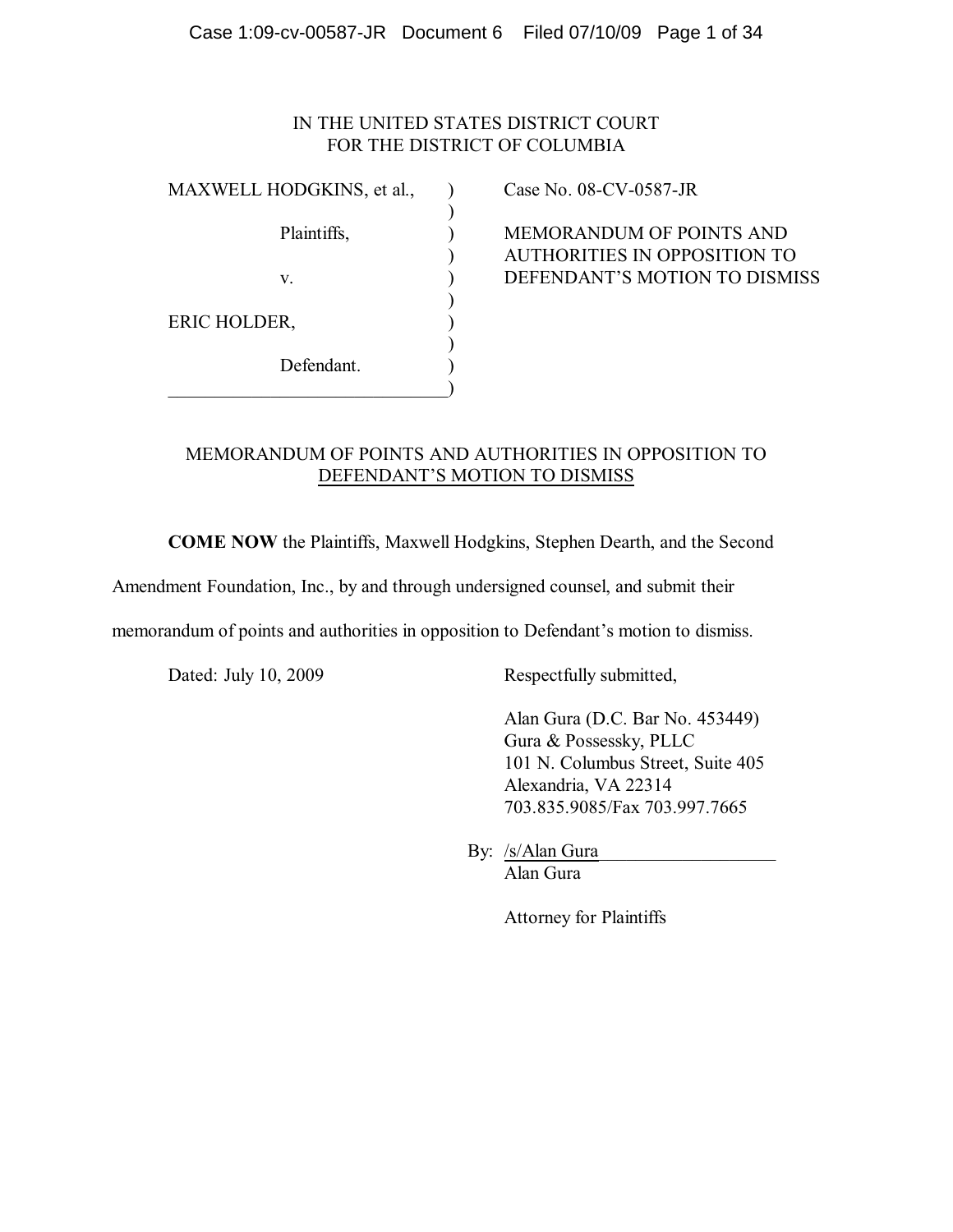## TABLE OF CONTENTS

| $\mathbf{I}$ . |           | THE ADMINISTRATIVE DENIALS OF PLAINTIFFS' ATTEMPTS TO<br>PURCHASE FIREARMS ARE INJURIES-IN-FACT PLAINLY                     |
|----------------|-----------|-----------------------------------------------------------------------------------------------------------------------------|
| II.            |           | PLAINTIFFS HAVE PRE-ENFORCEMENT STANDING 14                                                                                 |
|                | A.        | Standing To Assert A Pre-Enforcement Challenge Is Established<br>Whenever A Plaintiff Foregoes Activity Based On A Credible |
|                | <b>B.</b> | The D.C. Circuit Acknowledges That Requiring An Imminent<br>Prosecutorial Threat Conflicts With Supreme Court And Other     |
| III.           |           | PLAINTIFFS WHO HAVE STANDING IN ONE VENUE CANNOT BE<br>FORCED TO LITIGATE THEIR CASES IN VENUES WHERE THEY                  |
| IV.            |           | PLAINTIFF SECOND AMENDMENT FOUNDATION, INC. HAS<br>ORGANIZATIONAL AND REPRESENTATIONAL STANDING 25                          |
|                | A.        | Plaintiff Second Amendment Foundation, Inc. Has                                                                             |
|                | <b>B.</b> | Plaintiff Second Amendment Foundation, Inc. Has                                                                             |
|                |           |                                                                                                                             |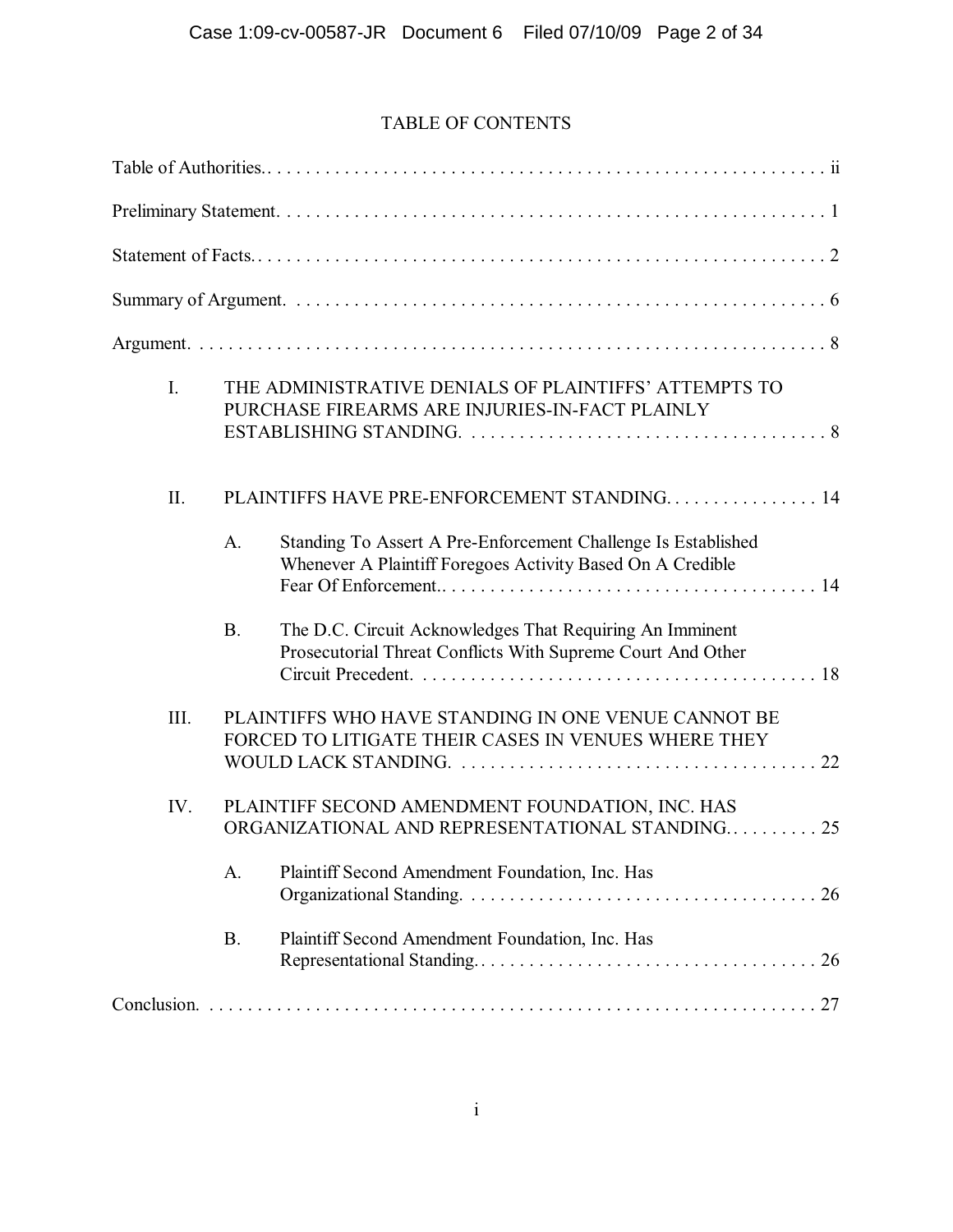## TABLE OF AUTHORITIES

**Cases** 

| Babbitt v. United Farm Workers Nat'l Union, 442 U.S. 289 (1979) 15, 20, 21         |
|------------------------------------------------------------------------------------|
|                                                                                    |
| Brady Campaign to Prevent Gun Violence v. Salazar,                                 |
|                                                                                    |
| Carhart v. Gonzales, 413 F.3d 791 (8th Cir. 2005),                                 |
| Coalition of New Jersey Sportsmen v. Whitman,<br>44 F. Supp. 2d 666 (D.N.J. 1999), |
| Ctr. for Individual Freedom v. Carmouche,                                          |
|                                                                                    |
|                                                                                    |
|                                                                                    |
| Fair Employment Council v. BMC Mktg. Corp., 28 F.3d 1268 (D.C. Cir. 1994). 26      |
| Fraternal Order of Police v. United States, 152 F.3d 998 (1998),                   |
|                                                                                    |
|                                                                                    |
|                                                                                    |
|                                                                                    |
|                                                                                    |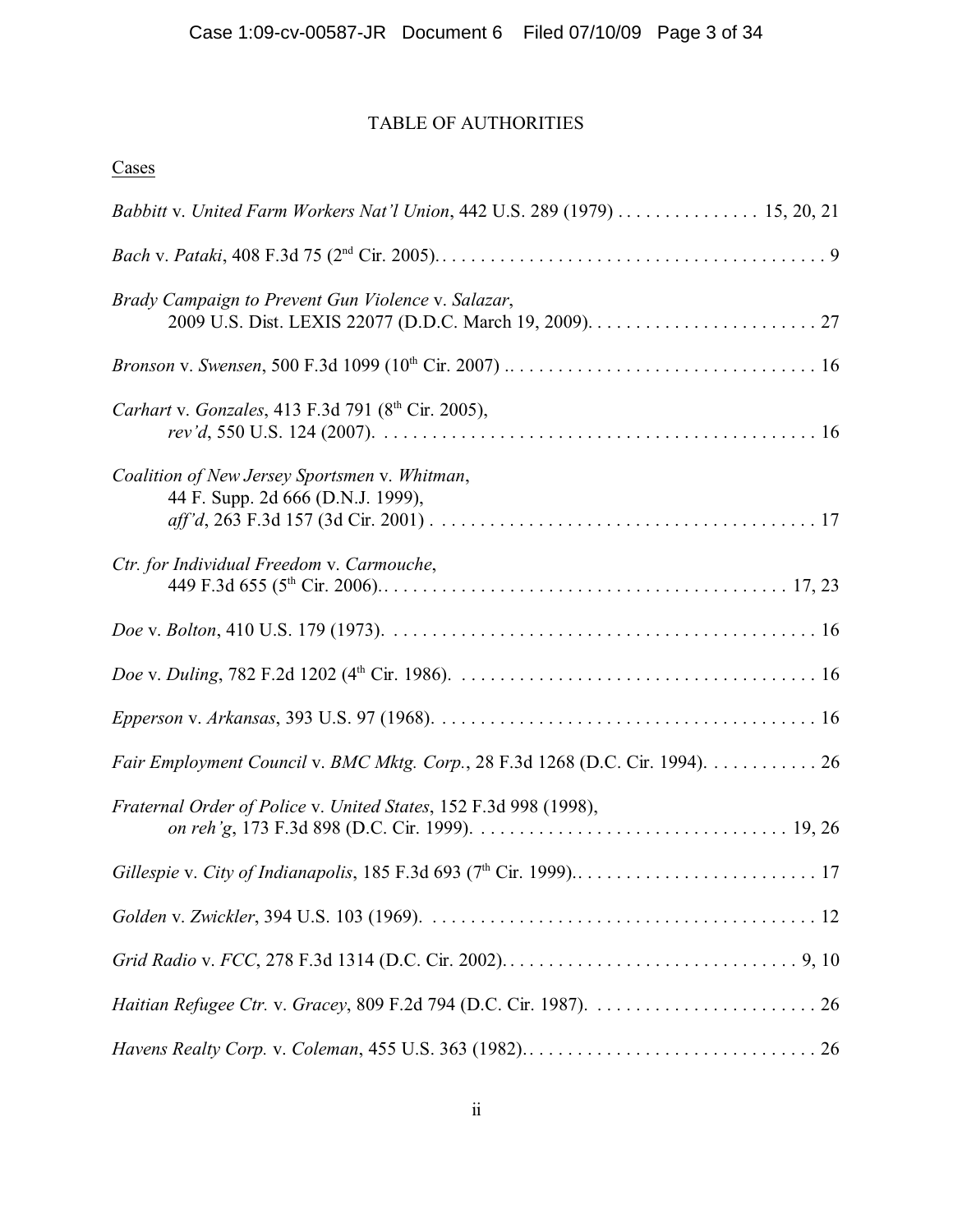| Maryland State Conf. of NAACP Branches v. Maryland Dep't of State Police,                 |
|-------------------------------------------------------------------------------------------|
|                                                                                           |
|                                                                                           |
| Navegar, Inc. v. United States, 103 F.3d 994 (D.C. Cir. 1997). 18-22, 24, 25              |
| New Hampshire Hemp Council, Inc. v. Marshall, 203 F.3d 1 (1 <sup>st</sup> Cir. 2000). 16  |
|                                                                                           |
| Parker v. District of Columbia, 478 F.3d 370 (D.C. Cir. 2007). 8, 10-13, 20-22, 27        |
| <i>People's Rights Org. v. City of Columbus, 152 F.3d 522 (6th Cir. 1998).</i> 17, 20, 22 |
| Peyote Way Church of God, Inc. v. Smith, 742 F.2d 193 ( $5th$ Cir. 1984). 18              |
|                                                                                           |
|                                                                                           |
|                                                                                           |
|                                                                                           |
| Rempfer v. United States Dep't of Air Force Bd. for Corr.,                                |
|                                                                                           |
| Schecher v. Purdue Pharma L.P.,                                                           |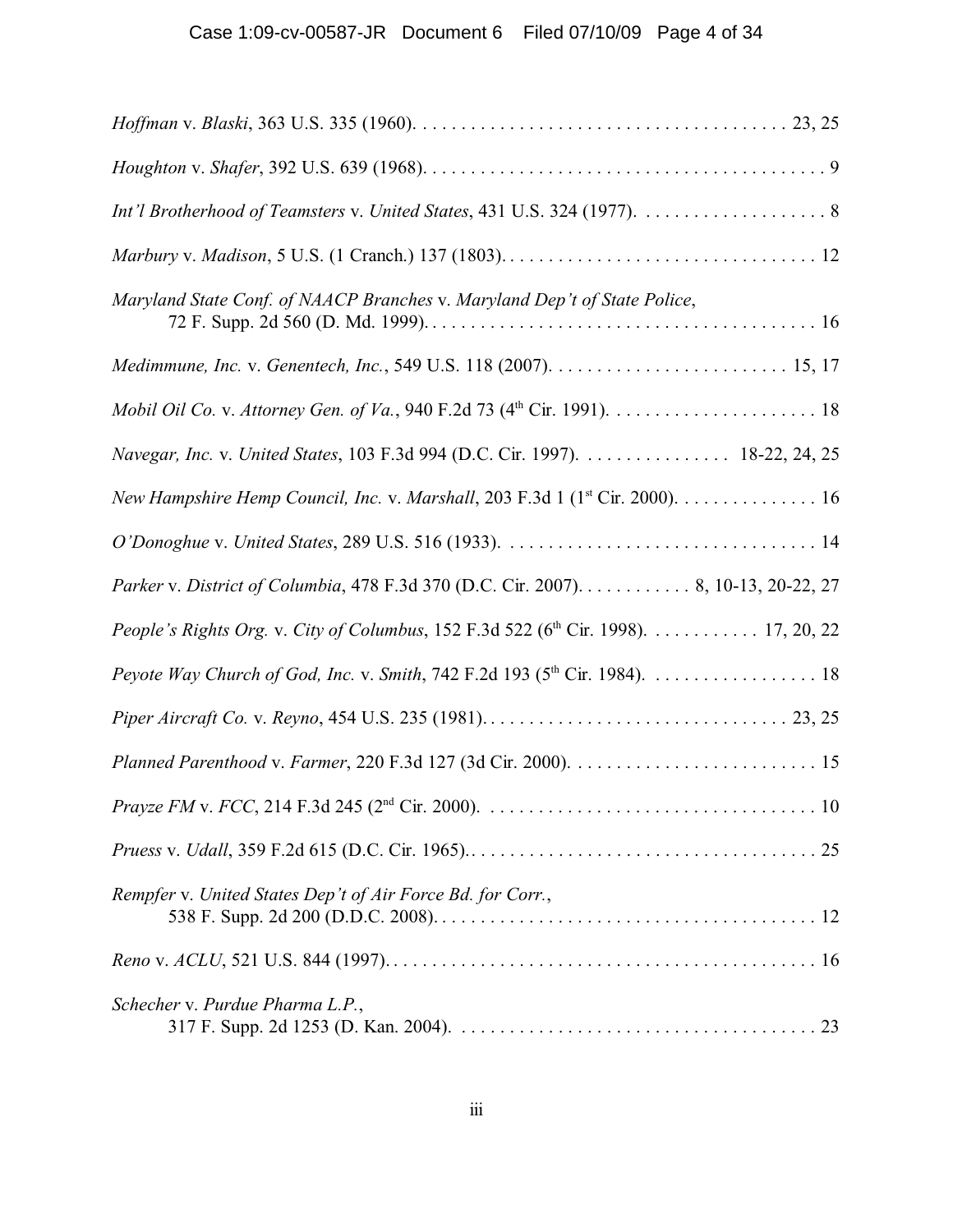| Sinochem Int'l Co. Ltd. v. Malaysia Int'l Shipping, 549 U.S. 422 (2007). 23, 25 |
|---------------------------------------------------------------------------------|
|                                                                                 |
|                                                                                 |
| United Food & Commercial Workers Union Local 751 v. Brown Group, Inc.,          |
|                                                                                 |
|                                                                                 |
|                                                                                 |

# Constitutional Provisions

|--|--|--|--|--|--|--|--|--|

# **Statutes**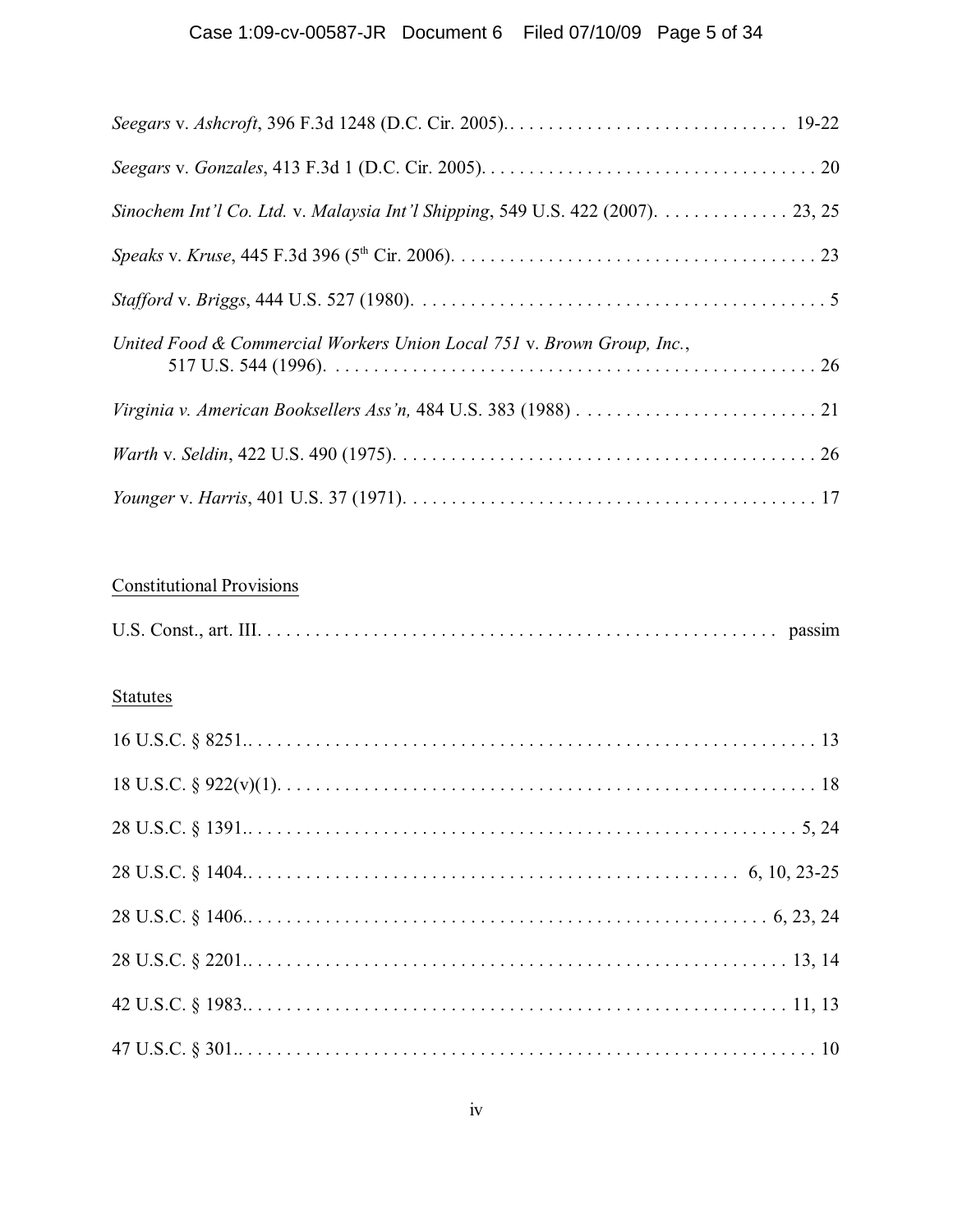# **Other Authorities**

|--|--|--|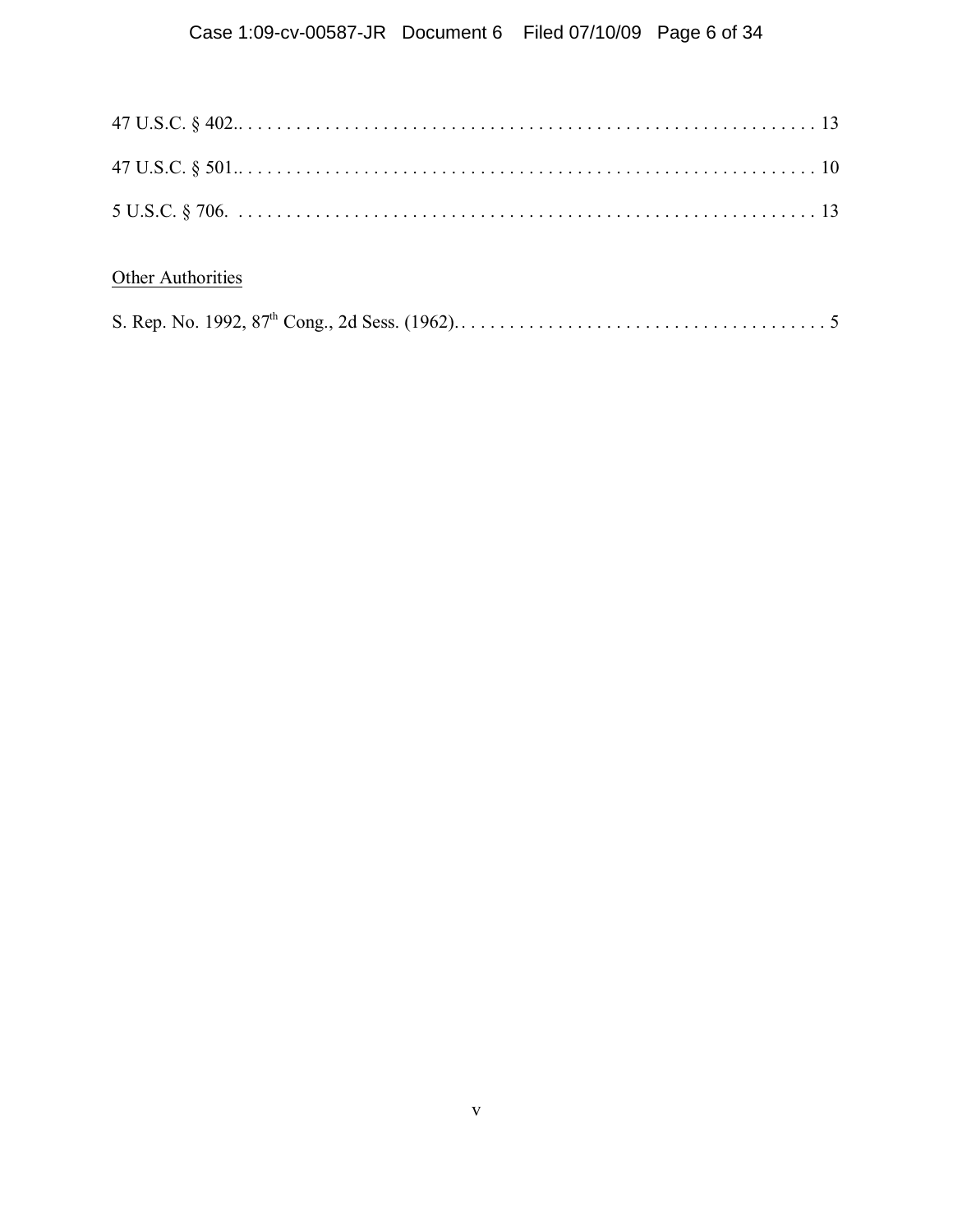## MEMORANDUM OF POINTS AND AUTHORITIES IN OPPOSITION TO DEFENDANT'S MOTION TO DISMISS

#### PRELIMINARY STATEMENT

The "case or controversy" at issue here arises from two independent sets of transactions. First, the individual Plaintiffs in this case sought to purchase firearms and, in furtherance of these attempts, began filling out the government's "Form 4473" required of all retail firearms purchasers in the United States. But Plaintiffs could not complete the forms, and thus were denied their transactions, on account of the laws challenged in this case. Such administrative denials constitute injuries in fact establishing standing in every federal jurisdiction – including this circuit. This is not a controversial point of law, and it disposes of the government's motion.

Second, the individual Plaintiffs in this case have refrained from exercising what they plausibly believe to be their constitutional rights for fear of arrest and prosecution under the challenged provisions. This type of "pre-enforcement standing" is debatable only within this circuit, but the Supreme Court makes clear that it, too, plainly satisfies Article III's requirements.

Defendant largely ignores the first basis for standing, which suffices to defeat the motion even if the attack on the second basis for standing were correct – and it is not. Indeed, the government's earlier success in challenging Plaintiffs' original choices of venue now bars its D.C. based jurisdictional defense. Defendants cannot have it both ways, defeating venue where jurisdiction exists, only to raise a *venue-specific* jurisdictional defense. Congress created nationwide venue against the government in part to protect this Court's docket; this Court should not now make itself a magnet for undeserving jurisdictional defenses.

1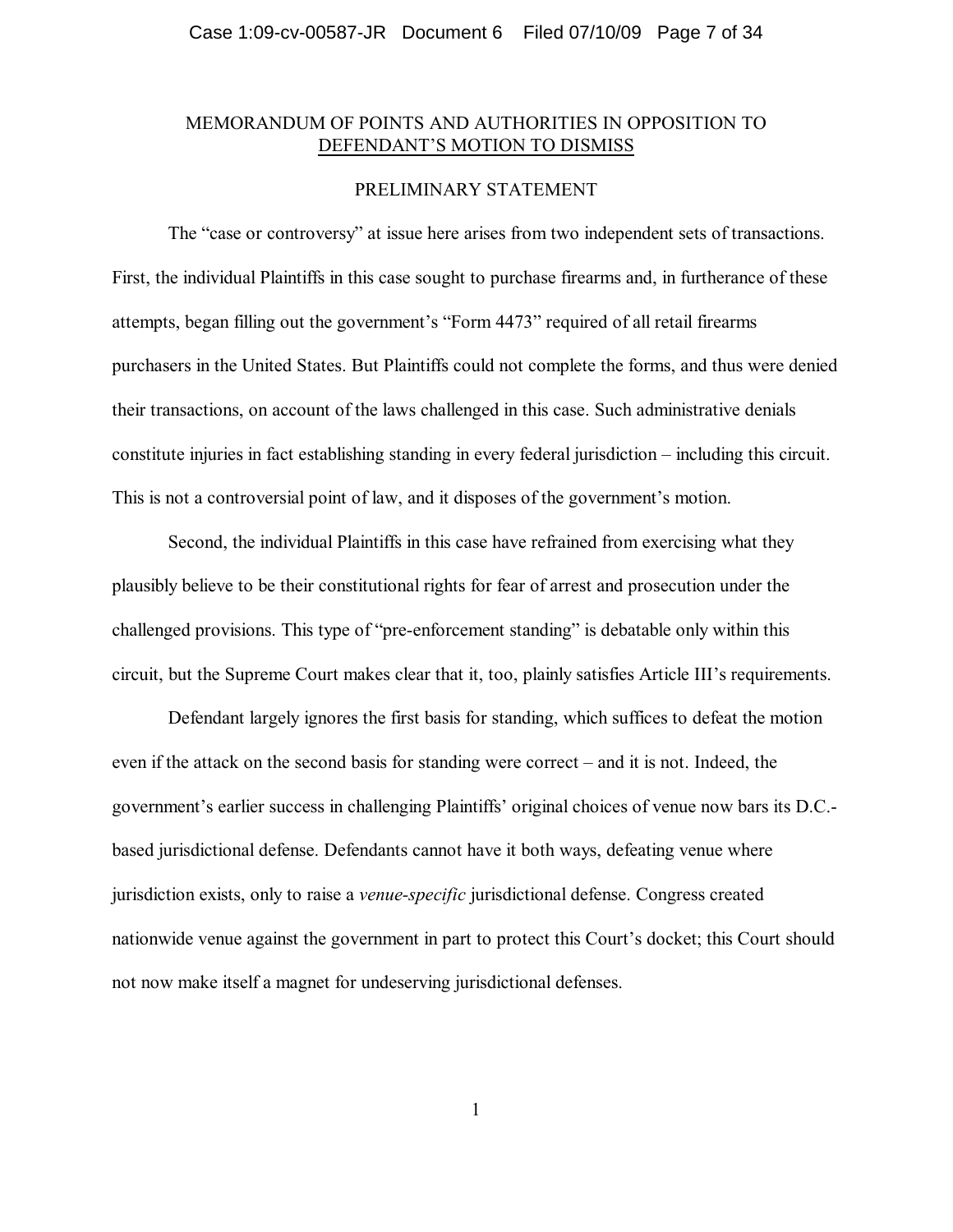#### Case 1:09-cv-00587-JR Document 6 Filed 07/10/09 Page 8 of 34

In any event, the D.C.-specific jurisdictional defenses are unavailing. The D.C. Circuit has cautioned that the cases relied upon by the government are at odds with Supreme Court precedent, the precedent of other jurisdictions, and even other precedential lines within the D.C. Circuit. The D.C. Circuit has also explained that these cases lack persuasive rationale. Not surprisingly, they have been distinguished on very similar facts. Finally, the challenge to the Second Amendment Foundation's standing is without merit. The Foundation plainly has both organizational and representational standing.

#### STATEMENT OF FACTS

A brief review of the complaint's essential factual allegations, which are assumed true for purposes of this motion, is warranted. Moreover, as the parties agree that this dispute's procedural history may be illuminating, that, too is recounted, although Plaintiffs do not agree with the government's interpretation of that history.<sup>1</sup> Plaintiffs Maxwell Hodgkins and Stephen Dearth are natural-born American citizens who do not maintain a residence within the United States. Complaint, ¶¶ 1, 2. Both individual plaintiffs have many friends and relatives in the United States whom they enjoy visiting, and whom they intend to continue visiting on a regular basis. Complaint, ¶¶ 7, 10. Hodgkins legally owns firearms securely stored within the United States. Complaint, ¶ 8. Hodgkins and Dearth each hold a valid permit to publicly carry a handgun recognized in numerous states. Complaint,  $\P$ [9, 12.<sup>2</sup>]

<sup>&</sup>lt;sup>1</sup>The government's lengthy description of the challenged laws' rationale and legislative history, and voluminous supporting exhibit, are irrelevant to the question of standing. Whether these are persuasive should be determined within the context of Plaintiffs' summary judgment motion.

 $A$  handful of states do not require any permit to carry a handgun, usually on the condition that the gun be carried openly.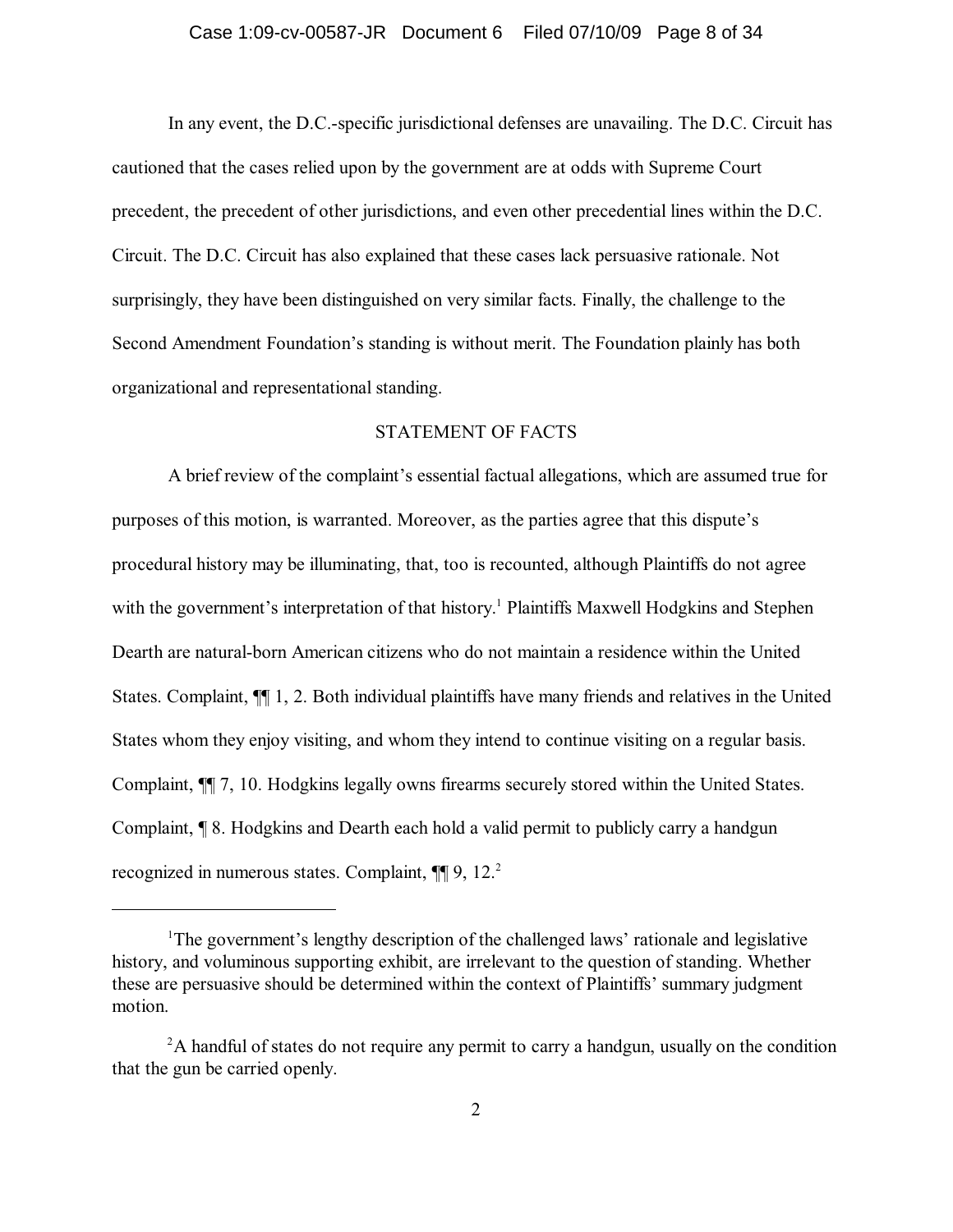Hodgkins and Dearth are both over the age of 21. Complaint, ¶¶ 9, 12. Neither is under indictment, nor has either been convicted of a felony or misdemeanor crime of domestic violence, nor is either Plaintiff a fugitive from justice. *Id.* Hodgkins and Dearth are not unlawful users of or addicted to any controlled substance, and neither plaintiff has been adjudicated a mental defective or committed to a mental institution. *Id.* Hodgkins and Dearth have not been discharged from the Armed Forces under dishonorable conditions, have never renounced their citizenship, and have never been the subject of a restraining order relating to a child or an intimate partner. *Id.* In sum, neither Plaintiff is a "prohibited person" barred from possessing firearms under federal law.

However, owing to Plaintiffs' expatriated status, their activities within the United States are significantly curtailed. As the government explains,

while those U.S. citizens who only reside abroad will be effectively prohibited from receiving firearms for purposes other than sporting purposes while in the United States, those U.S. citizens who generally reside abroad but continue to maintain a home in the United States may purchase firearms in that State for any purpose while they are residing in their United States home.

Mot. to Dismiss, 6/26/09, 7-8.

To implement this (and other) federal gun laws, the government requires all firearms purchasers within the United States who do not possess a Federal Firearms License, meaning, virtually all ordinary civilian consumers of firearms, to complete "Form 4473, Firearms Transaction Record Part I – Over-The-Counter," administered under Defendant's authority. 27 CFR 478.124. Question 13 on Form 4473 provides, "What is your State of residence (*if any*)?

 $"$  Complaint, ¶ 17.

If an American citizen otherwise fully qualified to buy a firearm cannot provide an answer to Question 13 on Form 4473, the transaction must be canceled. Complaint, ¶ 18. The challenged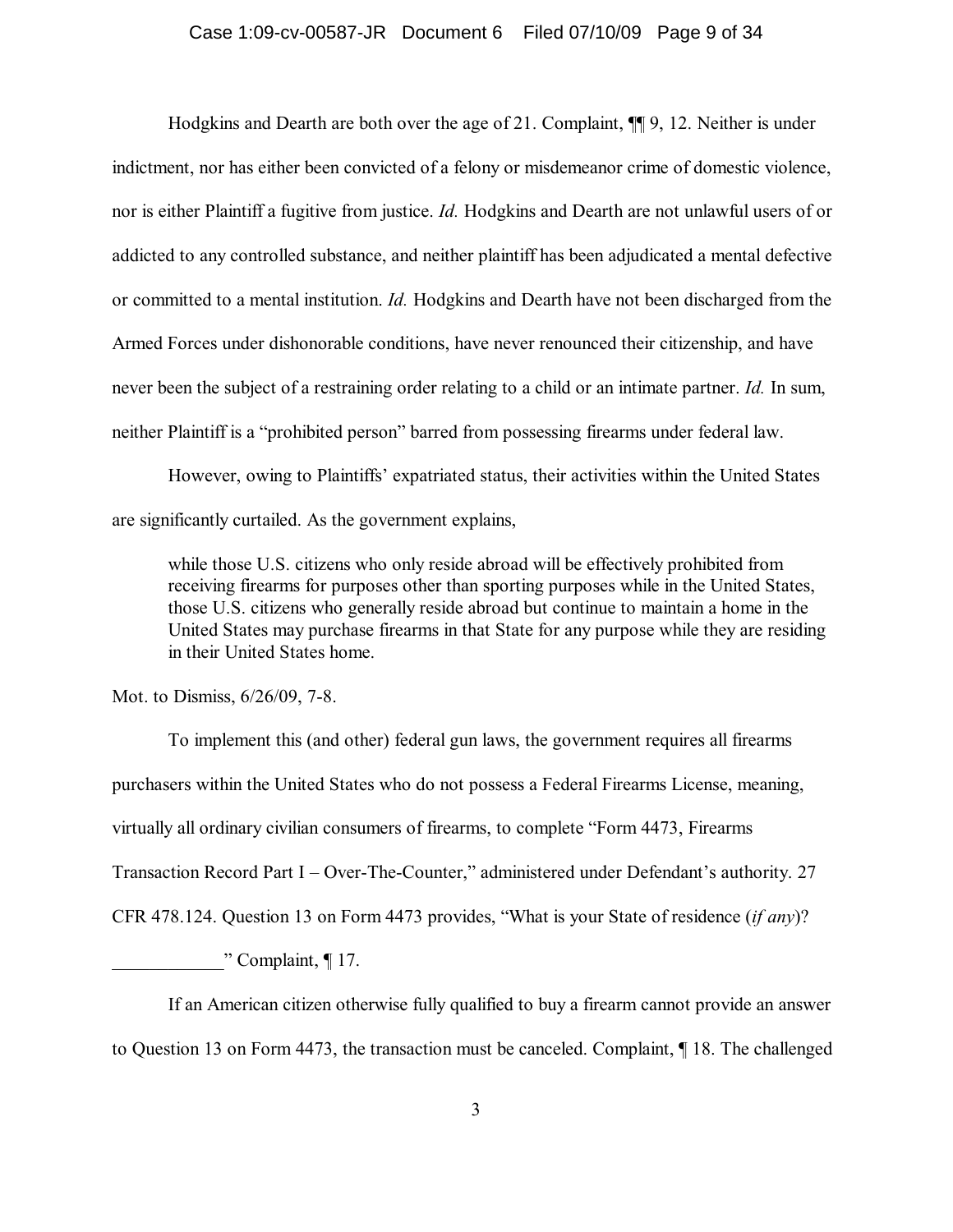#### Case 1:09-cv-00587-JR Document 6 Filed 07/10/09 Page 10 of 34

provisions, as applied to plaintiffs and to similarly situated individuals, are presently causing said individuals injury in that they prevent presently-intended firearms purchases. Complaint, ¶ 19.

Indeed, with respect to these particular Plaintiffs, the challenged provisions do more than prevent presently-intended behavior. Completely ignored by the government, but clearly alleged in the complaint and beyond dispute, the challenged provisions *have* thwarted Plaintiffs' conduct. Dearth attempted to buy a firearm within the United States on or about January 28, 2006. Complaint, ¶ 22. However, he could not provide a response to Question 13 on Form 4473, and advised the dealer that he does not reside in any state. *Id.* On account of Mr. Dearth's foreign residence and inability to answer Question 13, the transaction was terminated. *Id.* Mr. Dearth subsequently spoke with an official at the Federal Bureau of Investigations, who confirmed that Dearth could not adequately complete Form 4473, and could not purchase a firearm on account of his lack of domestic residence. *Id.*

Dearth subsequently sought to purchase a firearm within the United States in June, 2007. Complaint, ¶ 23. Dearth truthfully advised the seller that he did not reside in any state, and on account of that fact, the transaction could not proceed. *Id.*

On or about October 1, 2008, Mr. Hodgkins sought to purchase a firearm within the United States. Mr. Hodgkins truthfully advised the seller that he did not reside in any state, and on account of that fact, the transaction could not proceed. Complaint, ¶ 24.

In addition to being denied the purchase of firearms on account of the challenged provisions, Plaintiffs also fear, reasonably, that simply violating federal gun laws would lead to negative consequences at Defendant's hands. Complaint, ¶¶ 20, 21.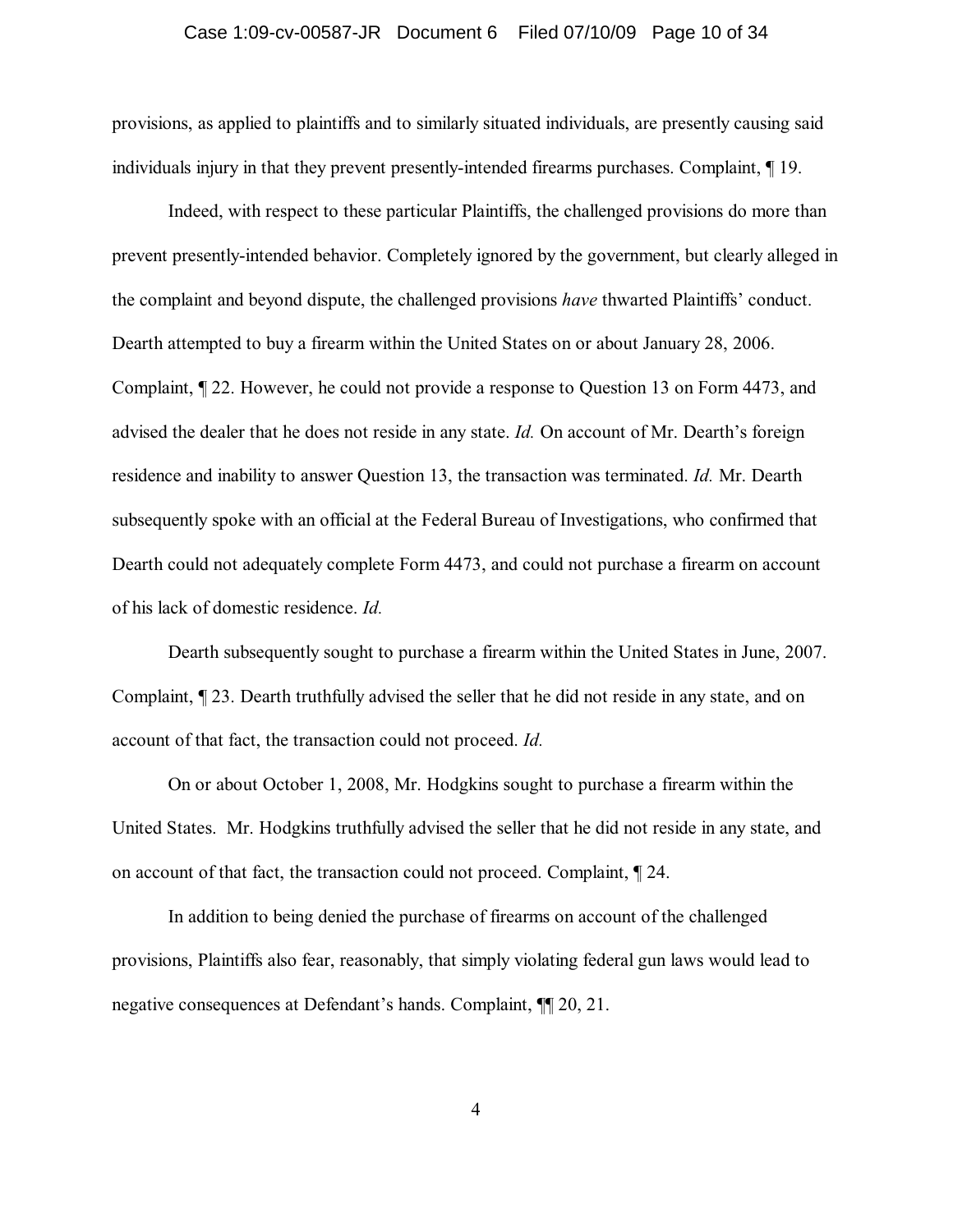#### Case 1:09-cv-00587-JR Document 6 Filed 07/10/09 Page 11 of 34

The complaint alleges that Defendant is tasked with enforcing these laws and in fact, presently does so. Complaint, ¶ 4. Notably, the government will not deny that allegation.

\* \* \*

Recalling that Congress established nationwide venue against the federal government in civil actions, *see Stafford* v. *Briggs*, 444 U.S. 527 (1980), Plaintiffs filed their initial constitutional challenges in the federal judicial districts where their desired exercise of constitutional rights were thwarted – districts where "a substantial part of the . . . omissions giving rise to the claim occurred." 28 U.S.C. § 1391(e)(2).

Defendant's two predecessors-in-interest, Attorneys General Gonzales and Mukasey, objected. Allowing that standing might exist in those judicial districts where Plaintiffs had actually tested the law,<sup>3</sup> see infra, the government claimed that, essentially, "nothing happened" in the Plaintiff's chosen venues – Columbus, Ohio and Dallas, Texas – leaving the only available venue the defendant's "official" Washington, DC residence.<sup>4</sup> Additionally, claimed the government, a discretionary transfer to Washington was due owing to the alleged inconvenience of defending civil claims in Ohio and Texas. *Contra Stafford*, 444 U.S. at 542 ("[r]equiring the Government to defend Government officials and agencies in places other than Washington would not appear to be a burdensome imposition") (quoting S. Rep. No. 1992,  $87<sup>th</sup>$  Cong., 2d Sess., 3 (1962)).<sup>5</sup>

<sup>&</sup>lt;sup>3</sup>At the time, Hodgkins had not yet attempted to purchase a gun and Dearth had only completed his first attempt.

<sup>&</sup>lt;sup>4</sup>Were Dearth and Hodgkins residing in their home states, the government could not challenge their venue choices. Plaintiff SAF's home state of Washington was another possibility.

<sup>&</sup>lt;sup>5</sup>Plaintiffs have always disclaimed any need for the Attorney General to be personally involved in this litigation.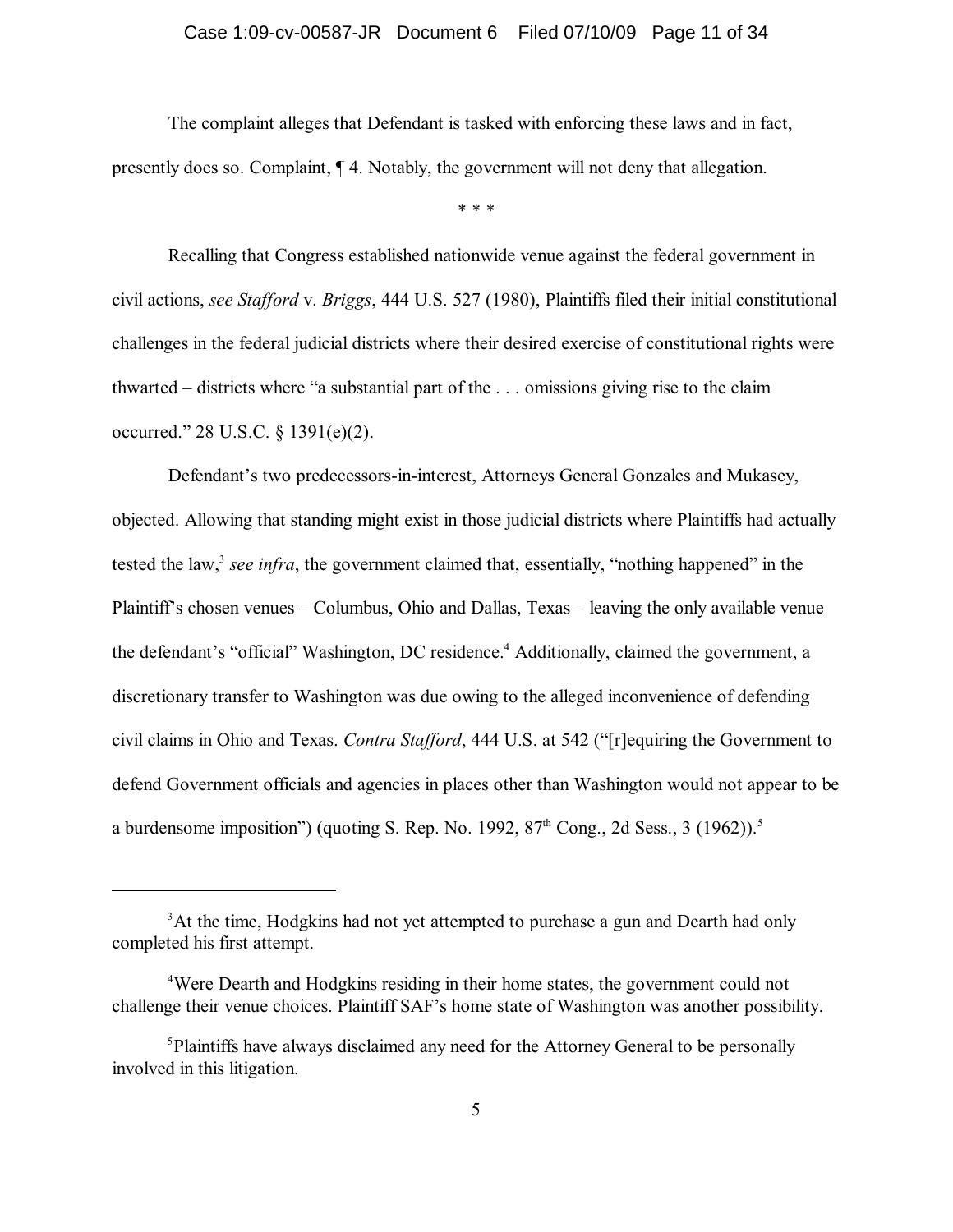#### Case 1:09-cv-00587-JR Document 6 Filed 07/10/09 Page 12 of 34

Plaintiffs took seriously their duty of candor with the courts, and explained that the government was shopping for a better – although ultimately unsatisfying – jurisdictional defense. Moreover, the federal transfer statutes provide that a case should only be transferred "to any district or division in which it could have been brought,"28 U.S.C. § 1406(a), or "where it might have been brought." 28 U.S.C. § 1404(a), and the Supreme Court has explained that a transferee court's jurisdiction and willingness to entertain the claim is a decisive factor in venue disputes. *See infra*. Plaintiffs were thus constrained to discuss the jurisdictional defenses unique to this circuit, at which the government had hinted in their moving papers.

The government ultimately prevailed in its venue challenges, but both district courts agreed to Plaintiffs' contingent request for dismissal without prejudice in lieu of an immediate transfer to this Court.<sup>6</sup> The Fifth and Sixth circuits affirmed the venue-based dismissals.

Plaintiffs re-filed their litigation in the government's preferred venue, and as Plaintiffs predicted, the government raises the venue-specific jurisdictional defense for which it shopped.

#### SUMMARY OF ARGUMENT

Three times, Plaintiffs attempted to purchase firearms. Three times, their transactions were thwarted by Defendant's enforcement of the challenged provisions. The government's motion barely, and ineffectively, addresses this most-obvious and clearly pled basis of Plaintiffs' standing, although it has previously acknowledged standing is created under these circumstances. The case for subject matter jurisdiction here is not difficult. Although the great bulk of the parties' arguments relating to pre-enforcement standing and the consequences of venue adjudication may

<sup>&</sup>lt;sup>6</sup>The orders of dismissal were appealable; orders transferring the cases would not have been.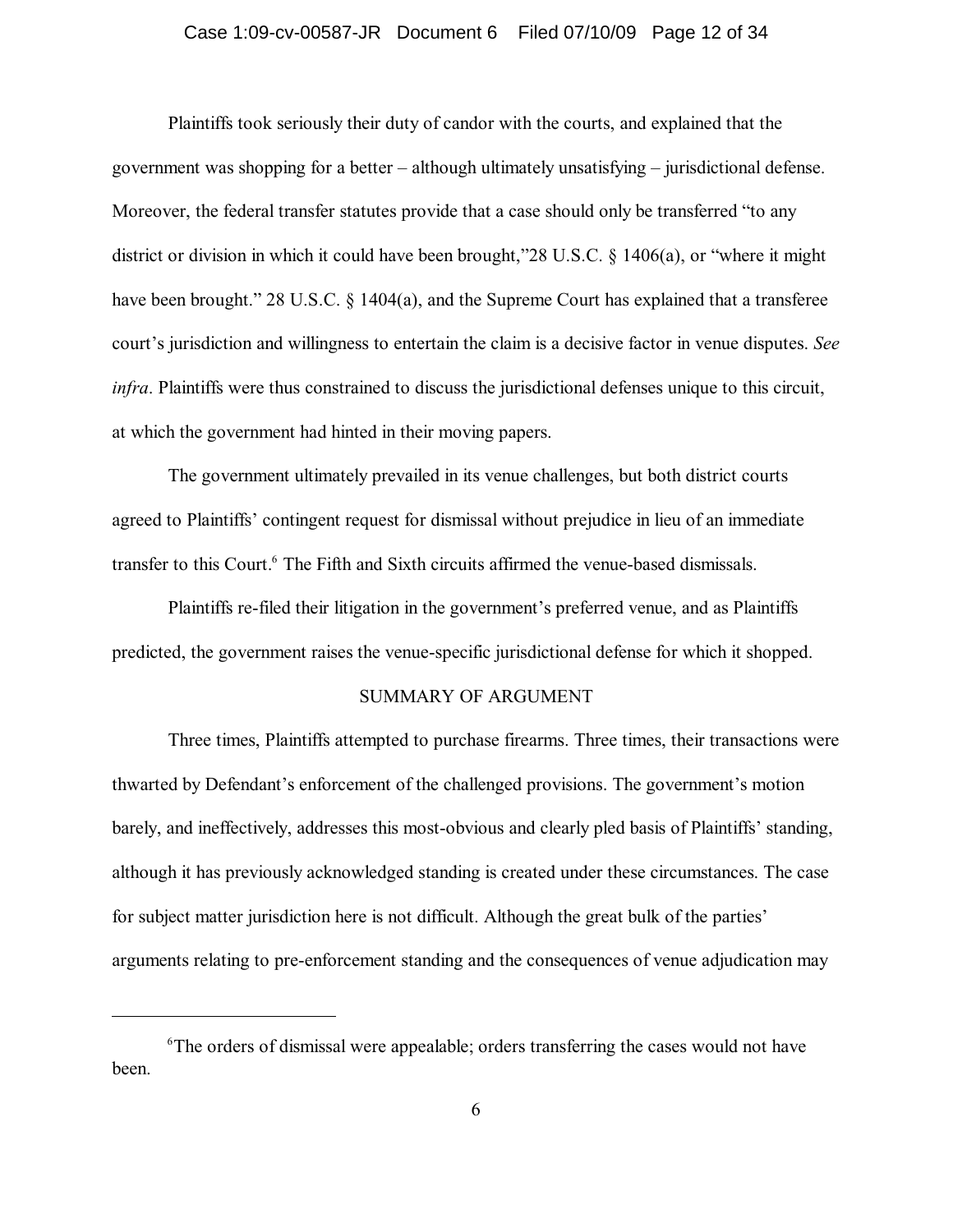#### Case 1:09-cv-00587-JR Document 6 Filed 07/10/09 Page 13 of 34

be interesting in an academic sense, the Court can summarily deny the motion to dismiss on the basis of routine administrative action alone.

Of course, Plaintiffs do have, in addition to standing based on their administrative denial, pre-enforcement standing to challenge criminal enactments without first obtaining the government's permission to file suit. There do exist federal statutory schemes (e.g. Title VII) specifically requiring a government-issued "right to sue" letter before proceeding in district court. The Declaratory Judgment Act has no such requirement, which would utterly defeat the purpose of allowing pre-enforcement claims in the first place. The D.C. Circuit has cautioned that its unique precedent requiring – only in limited circumstances – specific prosecutorial threats, rests on shaky grounds. It should not be expanded here.

Moreover, the government's forum-shopping behavior counsels rejection of its venuespecific jurisdictional defense. Although the previous district courts declined to consider the availability of standing in this Court, this Court has an independent duty to consider the consequences of the government's previous litigation behavior. Now that the government has obtained exactly what it wanted – a new venue in Washington, D.C. – it cannot be heard to assert jurisdictional defenses theoretically available only in this Court, because it is axiomatic that transfers cannot have the effect of destroying jurisdiction. And if there were any question that the Ohio and Texas courts lacked jurisdiction, this motion would have been brought two years ago in those courts without the preliminary forum-shopping, where it would have doubtless been rejected – just as it must be rejected here.

For its part, Plaintiff Foundation alleges that it exists to deal with the consequences of gun control. It plainly follows, and sufficiently to establish organizational standing, that the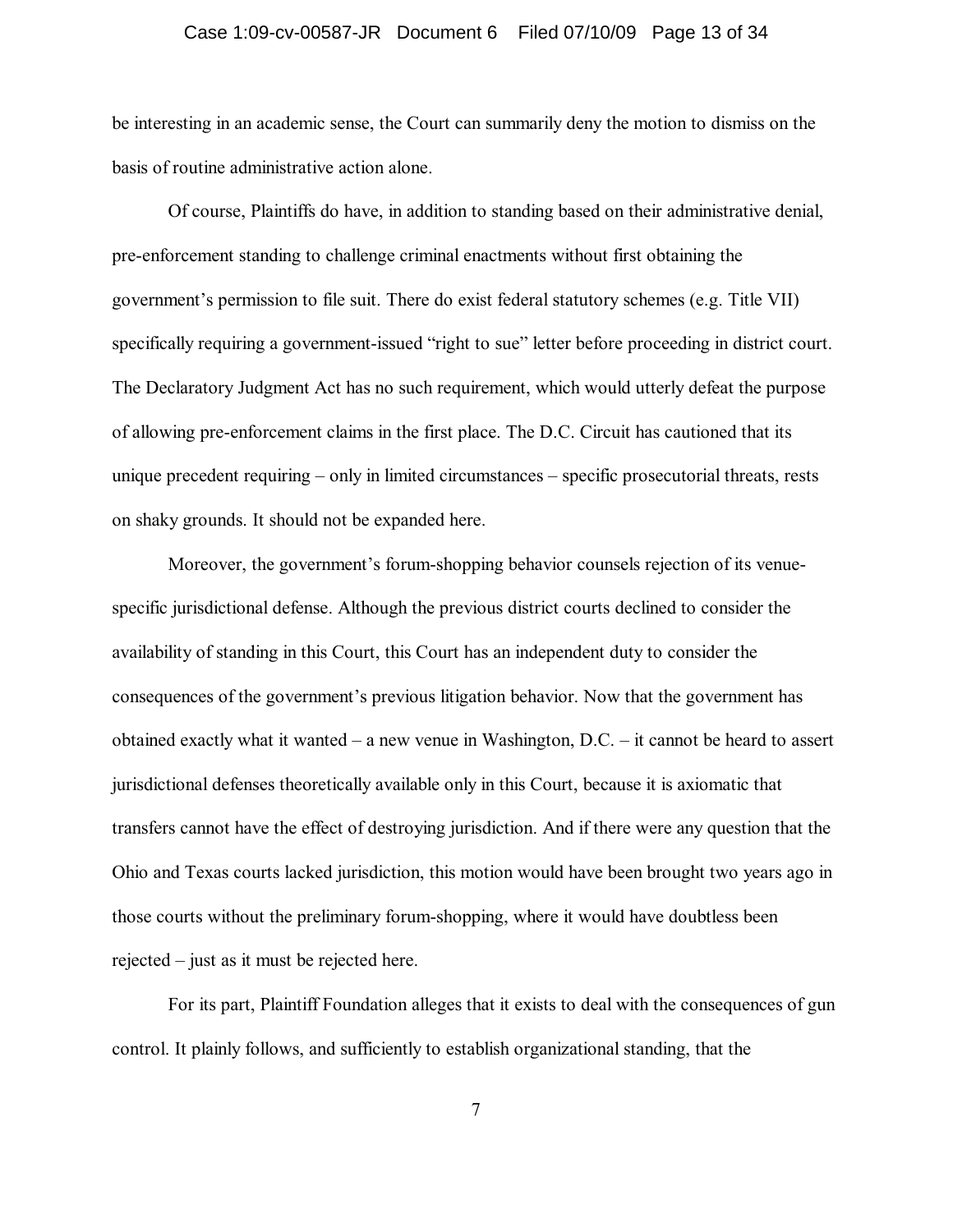enforcement of gun control regimes such as that challenged here taxes SAF. Moreover, SAF's members are impacted by the challenged laws directly, their presence in the litigation is not strictly required, and the lawsuit is germane to SAF's purposes. Organizational and representational standing thus exist.

#### ARGUMENT

## I. THE ADMINISTRATIVE DENIALS OF PLAINTIFFS' ATTEMPTS TO PURCHASE FIREARMS ARE INJURIES-IN-FACT PLAINLY ESTABLISHING STANDING.

The D.C. Circuit's heavy administrative law docket would not exist but for a basic feature of Article III standing: regulatory behavior denying permission to engage in some desired conduct is not merely a contingent threat of hypothetical criminal enforcement. It is an injury-in-fact, presently restraining a petitioner or plaintiff. In this respect, the D.C. Circuit's standing precedent is unremarkable: when the government says "no," a justiciable controversy exists. *See Parker* v. *District of Columbia*, 478 F.3d 370, 376 (D.C. Cir. 2007) (collecting cases), *aff'd sub nom District of Columbia* v. *Heller*, 128 S. Ct. 2783 (2008). 7

Plaintiffs' attempts at purchasing firearms, thwarted only by Form 4473's thirteenth question, is an unremarkable source of standing sufficient to terminate this motion. Indeed, it is doubtful that even this much should be required of Plaintiffs. A well-established corollary to the basic rule that Article III standing arises upon some negative governmental action is the futile act doctrine: if circumstances make clear that an administrative application is hopeless, a plaintiff need not go through the futile ritualistic act of submitting paperwork. *See*, *e.g. Int'l Brotherhood of*

<sup>&</sup>lt;sup>7</sup> Although Judge Henderson dissented from the panel's ruling on the merits, she agreed that the denial of Heller's permit application afforded him standing. *Parker*, 478 F.3d at 402 n.2 (Henderson, J., dissenting).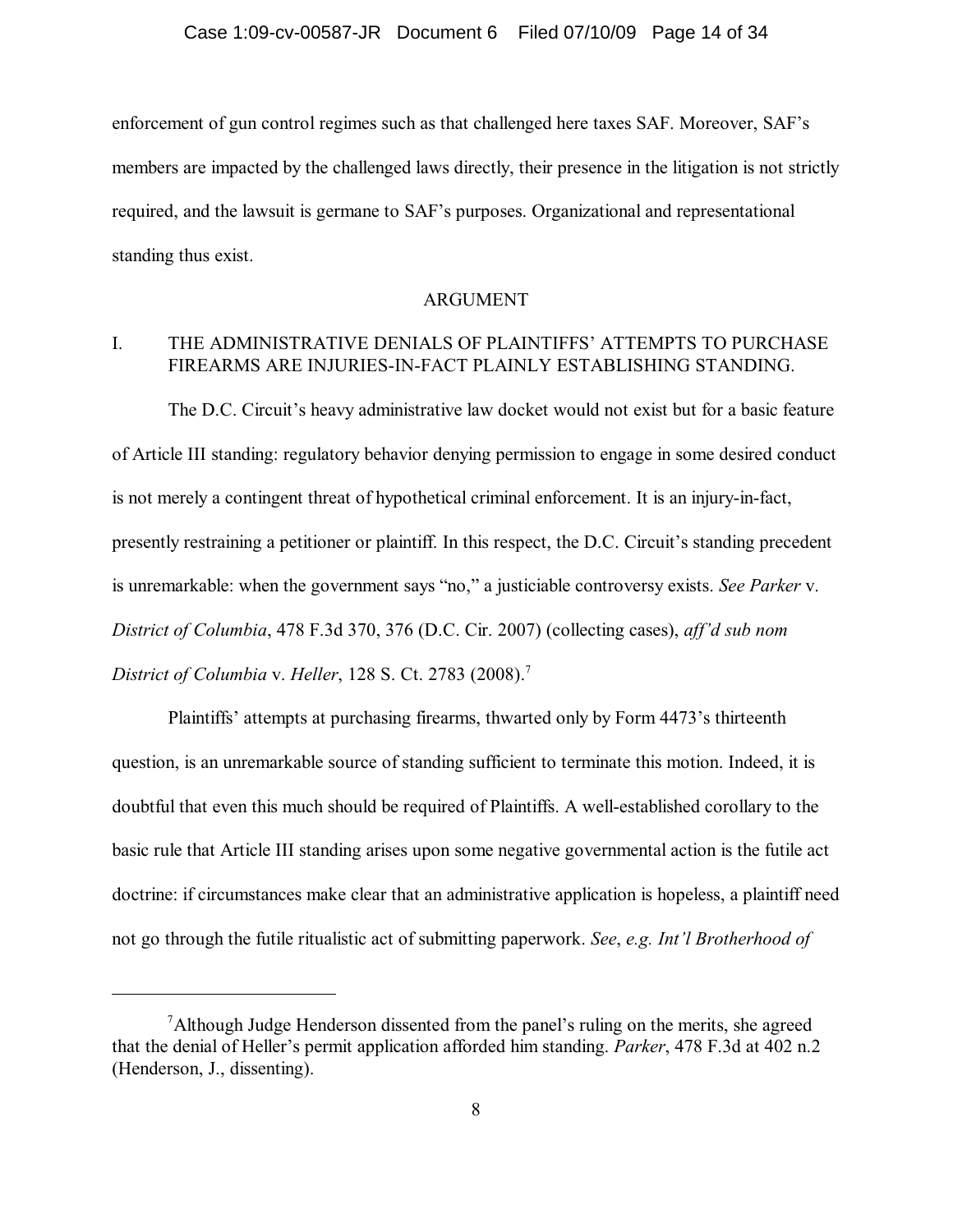#### Case 1:09-cv-00587-JR Document 6 Filed 07/10/09 Page 15 of 34

*Teamsters* v. *United States*, 431 U.S. 324, 365-66 (1977) (minority job applicants need not test a "whites only" sign before filing a Title VII claim); *Houghton* v. *Shafer*, 392 U.S. 639, 640 (1968) (per curiam) (inmate need not file hopeless administrative appeal to sustain a facial challenge).

The Second Circuit's holding in *Bach v. Pataki*, 408 F.3d 75 (2<sup>nd</sup> Cir. 2005) is instructive. In *Bach*, the plaintiff, a Virginia resident, frequently visited his parents in New York, and challenged that state's prohibition on the issuance of firearms carry permits to those who neither permanently reside nor work in the state. Because the prohibition clearly applied to the plaintiff, he did not bother applying for a firearms permit. Both the District Court and the Second Circuit rejected the defendants' standing challenge:

The State Police informed Bach that he was statutorily ineligible for a carry license. Bach had nothing to gain thereafter by completing and filing an application . . . . Imposing a filing requirement would force Bach to complete an application for which he is statutorily ineligible and to file it with an officer without authority to review it. We will not require such a futile gesture as a prerequisite for adjudication in federal court.

*Bach*, 408 F.3d at 82-83 (footnotes, citations and internal quotation marks omitted). This is no different than forcing Plaintiffs to attempt completion of Form 4473, though they have already tried doing so.

This circuit's precedent is in accord. In *Grid Radio* v. *FCC*, 278 F.3d 1314 (D.C. Cir. 2002), an unlicensed radio broadcaster challenged the constitutionality of the FCC's ban on microbroadcasting. The FCC asserted that because the broadcaster did not apply for a license, he lacked standing to challenge the policy forbidding the issuance of such licenses. The D.C. Circuit rejected the claim:

The record before us is clear: But for the ban, Szoka would have applied for a license, and the Commission points to no individual characteristics – of either Szoka or Grid Radio – that would have led it categorically to deny his application in the absence of the ban.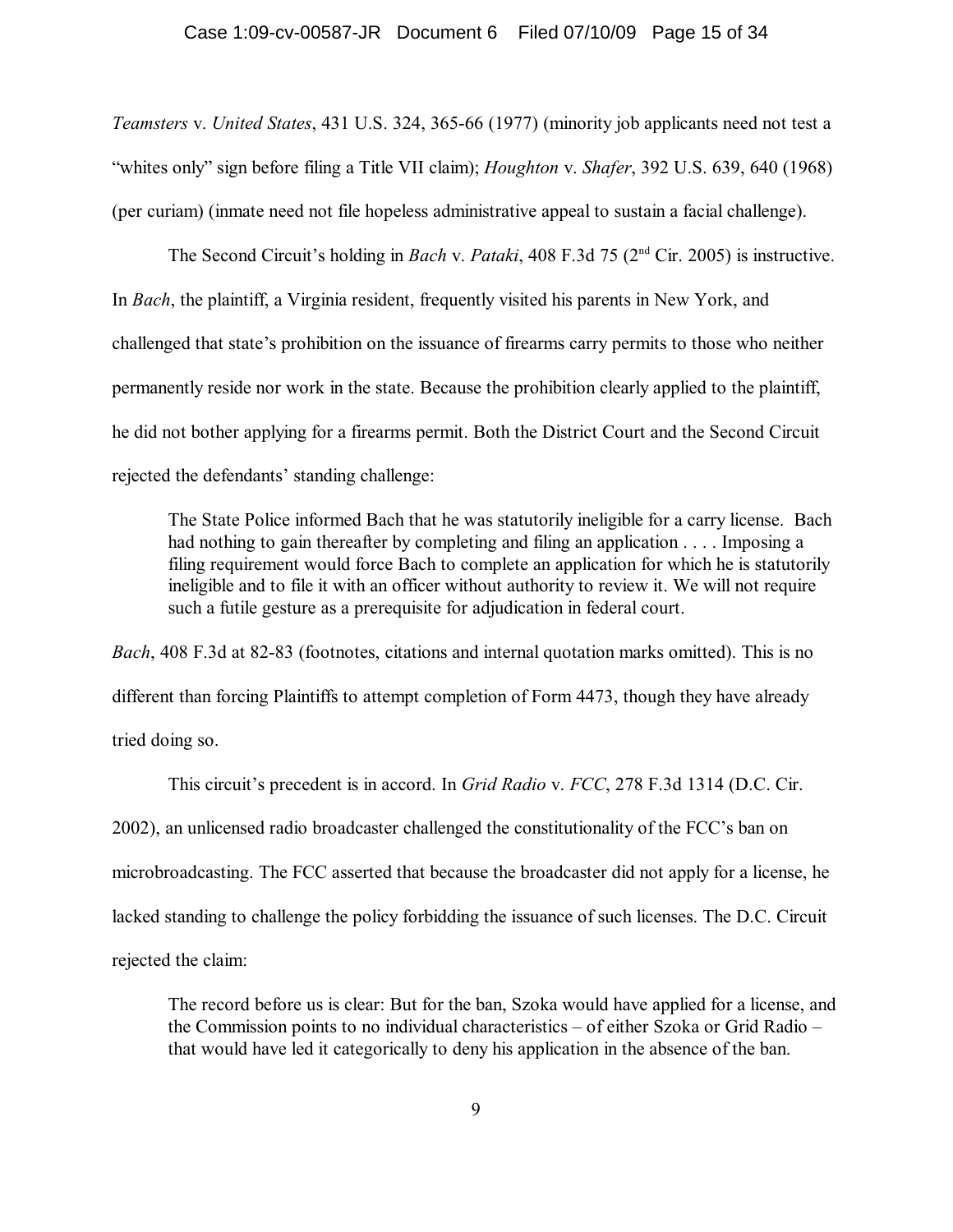*Grid Radio*, 278 F.3d at 1319 (citing *Prayze FM v. FCC*, 214 F.3d 245, 251 (2<sup>nd</sup> Cir. 2000)).

Had the broadcaster persisted in broadcasting notwithstanding the lack of an FCC permit, he would have been in criminal violation of 47 U.S.C. § 301 and subject to the penalties of 47 U.S.C. § 501. Yet the D.C. Circuit did not require the broadcaster to allege, much less prove, that it faced an imminent and credible threat of criminal prosecution. The injury in fact was the ban on issuance of permits that would have legalized the desired behavior.

Plaintiffs' standing here is indistinguishable from *Grid Radio* – except that they have, in fact, tested the law by seeking to complete a Form 4473. And their injury is identical to that found sufficient to confer standing in *Parker*, where a gun registration attempt "constitute[d] an injury independent of the District's prospective enforcement of its gun laws." *Parker*, 478 F.3d at 376.

Indeed, when the government was claiming that nothing had occurred in Ohio and Texas – where Plaintiffs were refraining from acquiring and using firearms – it was eager to point out that something had occurred in Minnesota, where Plaintiff Dearth first unsuccessfully tried to buy a gun on one of his travels through the United States. *See, e.g.* Exh. A, Motion to Dismiss, at 8 ("'events' relevant to this case occurred in . . . Minnesota"); Exh. B, Appellees' Br., at 12 ("plaintiffs' allegations pertaining to the attempted Minnesota purchase made Minnesota an appropriate forum choice").

Lest the government again accuse Plaintiffs of confusing standing with venue, $\delta$  it bears pointing out here that the government went so far as to deny that standing was asserted on a pre-

 ${}^{8}$ It is not the Plaintiffs who are confused. The concepts distinct, but related in two ways: (1) where the law recognizes that a coerced omission or event is an injury in fact (standing), the location of that recognized injury – which must occur *somewhere* – supplies the venue; and (2) if a prospective transferor court has jurisdiction but a prospective transferee court lacks jurisdiction, the latter is not a permissible venue. 28 U.S.C. § 1404(a); *see* discussion *infra*.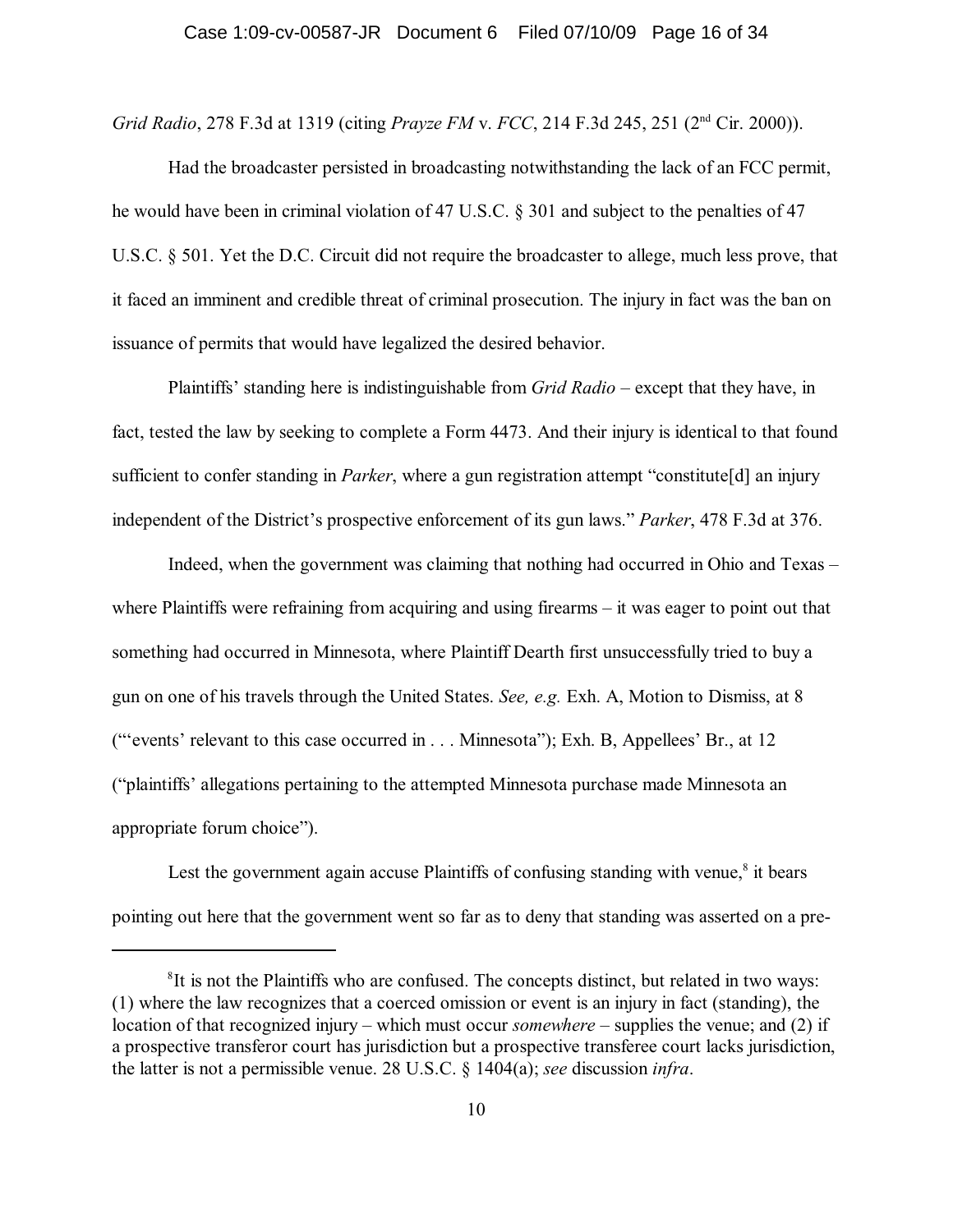#### Case 1:09-cv-00587-JR Document 6 Filed 07/10/09 Page 17 of 34

enforcement theory, and explicitly suggested the purchase denial was the true basis for standing: "[a]lthough plaintiffs sought to recharacterize their suit as a pre-enforcement challenge based on plaintiff Dearth's apprehensions in Ohio, the only district in which plaintiff Dearth allegedly endeavored to buy a handgun was in Minnesota." Exh. B, at 23. And before the Fifth Circuit, the government egged Hodgkins on to test the law in Texas:

Plaintiffs state that "[i]f the venue question turns entirely on Hodgkins testing 18 U.S.C. §  $922(b)(3)$  within the Northern District of Texas, that deficiency could be cured upon his next visit there." They are correct. Plaintiffs' suit has been dismissed without prejudice. If plaintiffs wish to invoke  $\S 1391(e)(2)$ , plaintiff Hodgkins may complete an application to purchase a weapon upon his next visit . . .

Exh. C, Appellee's Br., at 20-21 (citations omitted).<sup>9</sup> Now that Hodgkins has done so, Complaint,  $\P$  24,<sup>10</sup> presumably his claim, too, should not be completely "recharacterize[d] . . . as a preenforcement challenge." Exh. B, at 23.

Now that venue is no longer at issue, the government must confront squarely the meaning of Dearth's Minnesota denial, and that of the two additional futile acts it prompted in Ohio and Texas by Dearth and Hodgkins, respectively – and the consequence of everything it urged about the impact of these events. If the lawsuit cannot be "recharacterized as a pre-enforcement challenge," because the law has actually been tested, then what else could it be?

The government senses this is a problem, and seeks to distinguish *Parker* by alleging that while 42 U.S.C. § 1983, under which relief in that case was obtained, allows remedies for past

<sup>&</sup>lt;sup>9</sup>Dearth's second test of the law occurred in the formerly disputed Ohio venue.

 $10$  Defendant's citation to Hodgkins' earlier explanation to the Texas court that the D.C. Circuit's standing doctrine "would likely cause a non-merits dismissal," Mot. to Dismiss, 6/26/09, at 19, n.10 (citation omitted) is unavailing. This was written before Hodgkins tested the law. Plaintiffs always maintained such a result would be wrong, and that their venue choices could not be rejected absent finding their jurisdictional concerns unfounded.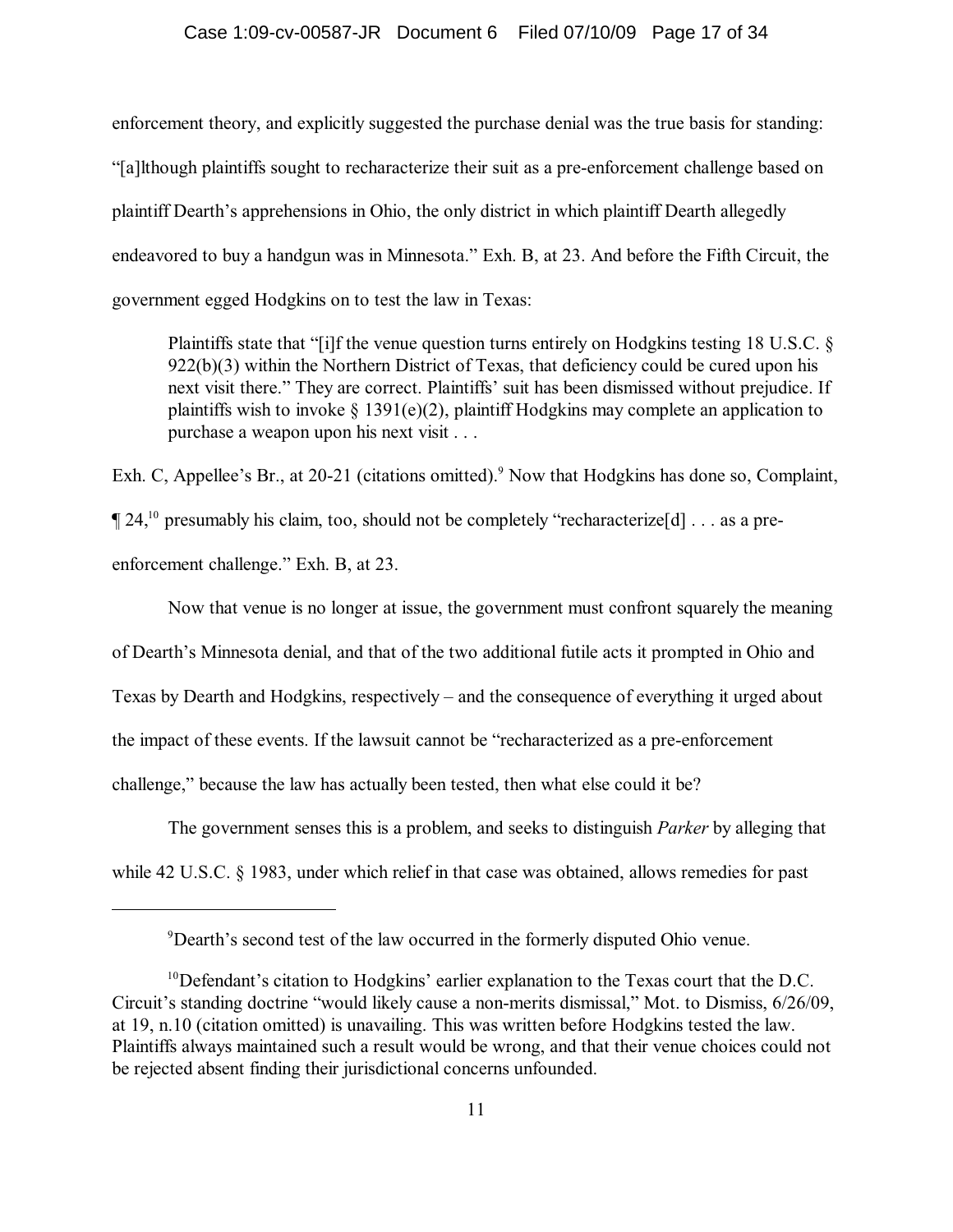#### Case 1:09-cv-00587-JR Document 6 Filed 07/10/09 Page 18 of 34

injuries, the Declaratory Judgment Act "do[es] not provide a remedy for past injuries, but only for a 'specific *live* grievance.'" Mot. to Dismiss, 6/26/09, 17 (quoting *Golden* v. *Zwickler*, 394 U.S. 103, 110 (1969) (adding emphasis)). The argument fails on multiple levels.

First, it rests on an incredible assumption that where an injurious event occurred in the past, there is no current case or controversy. This is a specious argument. The whole point of *Parker*, and of every one of the innumerable cases in which the federal courts adjudicate a dispute based upon the government's denial of some permission, is that the administrative denial *does*, in fact, create a current grievance. The injury, once complete, does not automatically float into nonexistence merely because the ink has dried on the stamped disapproval.<sup>11</sup> If there is no Article III standing because Plaintiffs' injuries upon being denied permission to purchase guns are now in the past, then likewise there was no standing in *Parker* or any of the administrative law cases routinely heard in this circuit. Indeed, on this view of standing, the Supreme Court never should have reached the merits in *Marbury* v. *Madison*, 5 U.S. (1 Cranch.) 137 (1803), because Madison's refusal to deliver Marbury's judicial commission was a completed event that occurred in the past, regardless of how aggrieved Marbury must have felt in bringing the action.

The Declaratory Judgment Act's requirement of a live case or controversy, while memorialized in the statutory text, refers to the *constitutional* requirement – and is the same Article III requirement present in all cases. Article III does not govern Declaratory Judgment Act cases differently than it does other types of cases, nor does the government attempt to describe

<sup>&</sup>lt;sup>11</sup>Plaintiffs' complaint was filed well-within the six year statute of limitations for Declaratory Judgment Act cases. *Rempfer* v. *United States Dep't of Air Force Bd. for Corr.*, 538 F. Supp. 2d 200, 206 (D.D.C. 2008). In *Golden*, the only case or controversy was hypothetical. The plaintiff sought to speak against the re-election of a Member of Congress who had become a judge during the pendency of the litigation.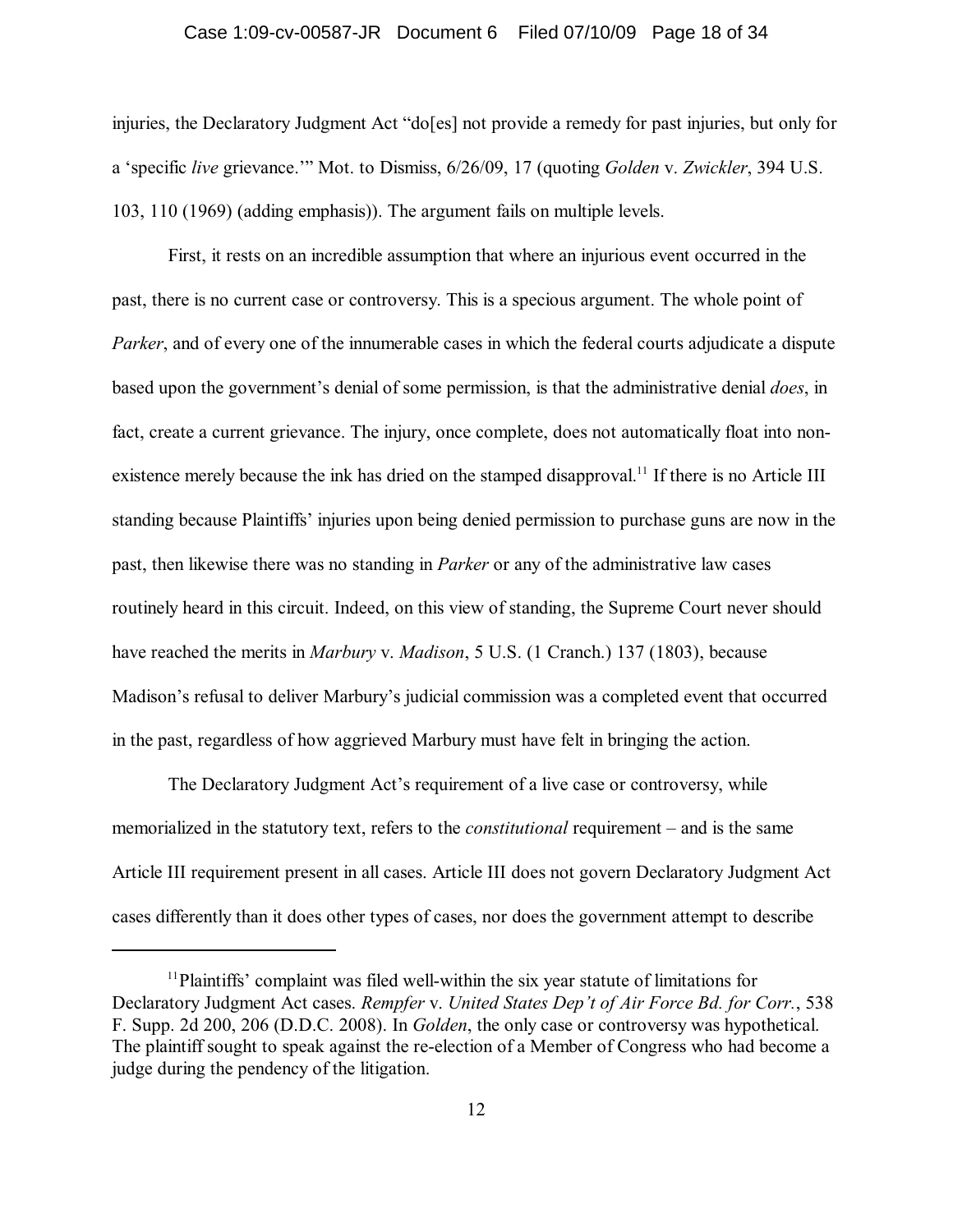#### Case 1:09-cv-00587-JR Document 6 Filed 07/10/09 Page 19 of 34

what that difference might be. Standing is standing. It exists, or it does not. That an administrative denial is an injury-in-fact for Article III purposes is indisputable, and therefore, it triggers the Court's authority under the Declaratory Judgment Act.

The statutory text makes this plain: "In a case of actual controversy within its jurisdiction [notwithstanding certain exceptions]," this Court "may declare the rights and other legal relations of any interested party seeking such declaration, whether or not further relief is or could be sought." 28 U.S.C. § 2201(a). The question of whether there is "a case of actual controversy" is one of the Court's authority under Article III. The fact that Congress enacted many separate statutory mechanisms to resolve other specific "cases or controversies" dealing with different government actors, as in Section 1983, is completely irrelevant. Indeed, there is no difference between the Declaratory Judgment Act's provisions for granting declaratory and injunctive relief, and the same relief sought by and awarded in *Parker* under Section 1983. None of the *Parker* plaintiffs sought money damages for past injuries, and the *Parker* court did not reach the merits of the Declaratory Judgment Act claim, most likely because it proved unnecessary to do so.

The government argues further that "[n]one of the cases relied upon by the Court of Appeals for the proposition that a license or permit denial is a sufficient injury for Article III purposes were brought pursuant to the Declaratory Judgment Act," Mot. to Dismiss, 6/26/09, at 18 n.8, citing cases decided under 47 U.S.C. § 402, 5 U.S.C. § 706, and 16 U.S.C. § 8251(b). But it is unclear why this should be important. No explanation is offered for why the Declaratory Judgment Act's declaratory and injunctive relief mechanisms are governed by a different, undefined version of Article III than that which controls, apparently, all other grants of authority to render declaratory and injunctive relief in the United States Code.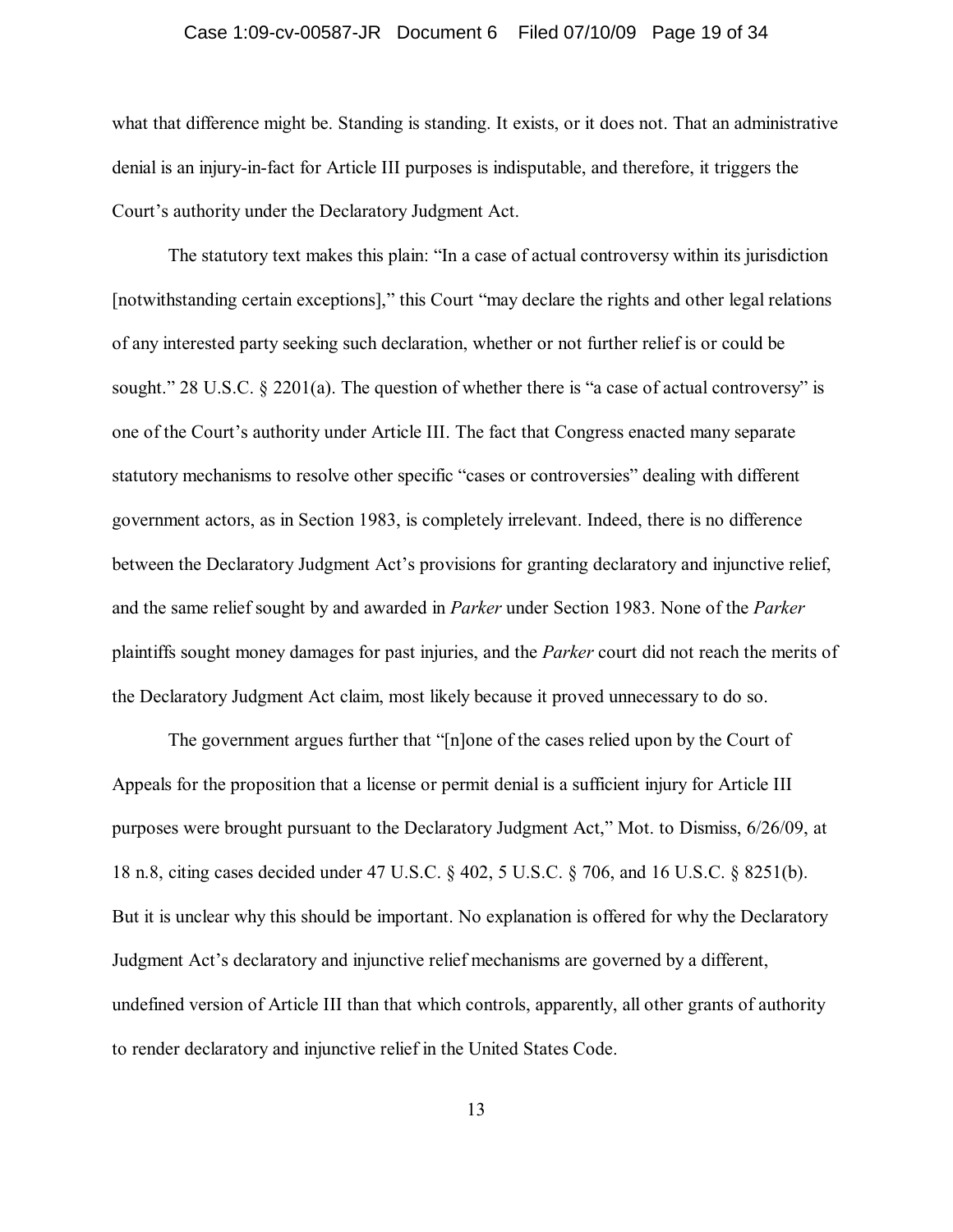#### Case 1:09-cv-00587-JR Document 6 Filed 07/10/09 Page 20 of 34

If the Court has subject matter jurisdiction to resolve a live "case or controversy" by

issuing declaratory and injunctive relief, then it may do so under any relevant statutory mechanism whose elements have been established. The Declaratory Judgment Act's plain text establishes that its relief is available "whether or not further relief is or could be sought." 28 U.S.C. § 2201(a).

The existence of Article III standing here, based on specific events, is obvious.

#### II. PLAINTIFFS HAVE PRE-ENFORCEMENT STANDING.

The plain existence of an Article III injury described above, flowing from Plaintiffs' thwarted attempts to purchase firearm, renders the balance of this pleading – like the bulk of the motion to which it responds – academic. But Plaintiffs are constrained to address the government's other arguments nonetheless, especially as pre-enforcement standing is a separate, sufficient jurisdictional ground.

## A. Standing To Assert A Pre-Enforcement Challenge Is Established Whenever A Plaintiff Foregoes Activity Based On A Credible Fear Of Enforcement.

Discussion of the federal courts' various standing doctrines can often devolve into abstractions, but it is important to recall what is essentially at stake: the right of an individual to access Article III courts for the vindication of civil rights claims. This right is to be enjoyed within the District of Columbia as it is elsewhere in the United States. *O'Donoghue* v. *United States*, 289 U.S. 516, 540 (1933).

The Supreme Court has fashioned pre-enforcement standing guidelines that reflect a practical, common-sense approach to distinguish those claims that are merely hypothetical from those that seek to resolve actual, live "cases or controversies." Outside this Circuit, and before the Supreme Court, it is not a controversial legal principle that the government creates an actual case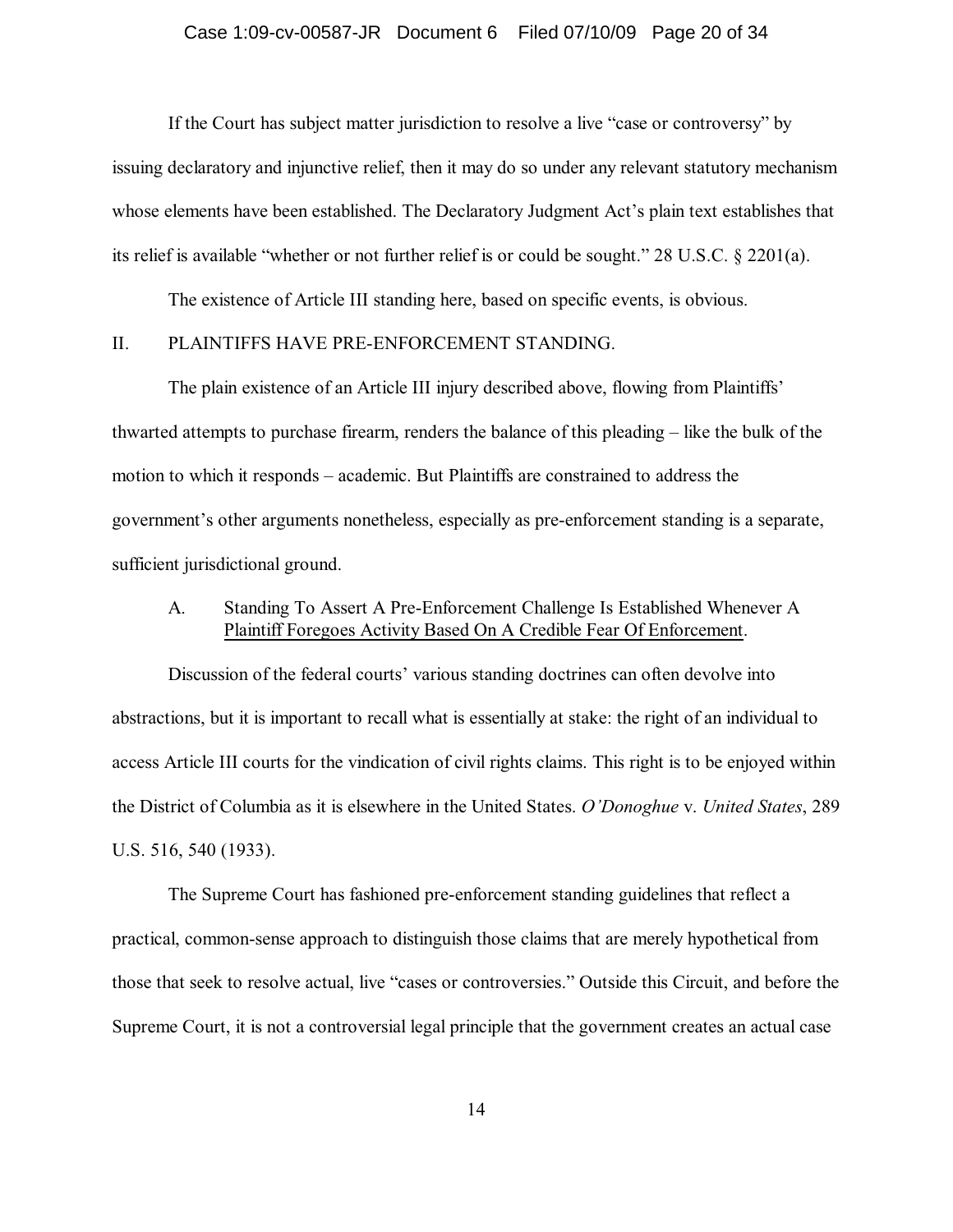or controversy whenever its laws or policies cause reasonable people to forego behavior that might be held permissible by a competent court. As the Supreme Court declared in its most recent examination of pre-enforcement standing,

[W]here threatened action by government is concerned, we do not require a plaintiff to expose himself to liability before bringing suit to challenge the basis for the threat -- for example, the constitutionality of a law threatened to be enforced. *The plaintiff's own action (or inaction) in failing to violate the law eliminates the imminent threat of prosecution, but nonetheless does not eliminate Article III jurisdiction.*

*Medimmune, Inc.* v. *Genentech, Inc.*, 549 U.S. 118,129 (2007) (emphasis added).

In *Medimmune*, the Supreme Court reviewed its own history of cases affirming the

constitutionality of pre-enforcement standing, explaining,

[i]n each of these cases, the plaintiff had eliminated the imminent threat of harm by simply not doing what he claimed the right to do . . . That did not preclude subject-matter jurisdiction because the threat-eliminating behavior was effectively coerced.

*Medimmune*, 549 U.S. at 129.

The Supreme Court could not have spoken more clearly: standing exists even if "the

imminent threat of prosecution" has been eliminated by the plaintiff's coerced compliance.

The touchstone of a pre-enforcement injury is thus not an "imminent threat of

prosecution," *Medimmune*, 549 U.S. at 129, but "a *credible* threat of prosecution." *Babbitt* v.

*United Farm Workers Nat'l Union*, 442 U.S. 289, 298 (1979) (emphasis added). The existence of

a credible prosecutorial threat plainly satisfies the elements of standing: injury in fact, causation by

the defendants, and redressability by the requested relief. *Planned Parenthood* v. *Farmer*, 220

F.3d 127, 146 (3d Cir. 2000).

The requirement that a prosecutorial threat be "credible" is meant to eliminate those cases where plaintiffs are challenging a statutory relic which no prosecutor is likely to assert. For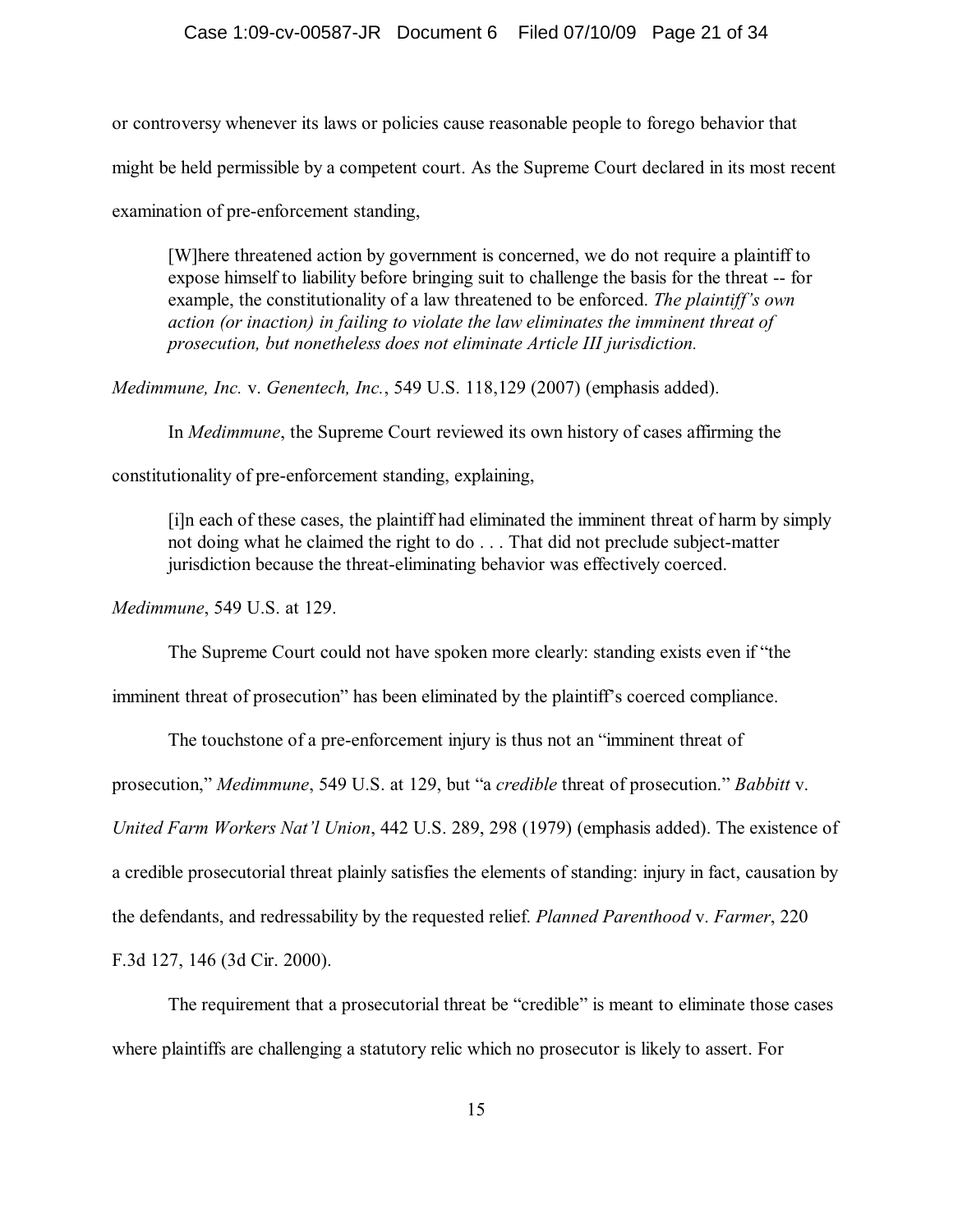#### Case 1:09-cv-00587-JR Document 6 Filed 07/10/09 Page 22 of 34

example, the Fourth Circuit rejected the credibility of the prosecutorial threat in declining to hear a challenge to Virginia's ancient bans on fornication and cohabitation, the last recorded convictions for which had occurred in 1849 and 1883, respectively. *Doe* v. *Duling*, 782 F.2d 1202 (4<sup>th</sup> Cir. 1986); *see also Bronson* v. *Swensen*, 500 F.3d 1099 (10<sup>th</sup> Cir. 2007) (no standing to challenge polygamy laws unenforced under plaintiff's circumstances).

As a rule, however, pre-enforcement challenges are permitted where the statutes being challenged are "not moribund." *Doe* v. *Bolton*, 410 U.S. 179, 188 (1973). As recently as 1968, the Supreme Court let a teacher challenge Arkansas' "monkey law," notwithstanding the possibility that "the statute is presently more of a curiosity than a vital fact of life." *Epperson* v. *Arkansas*, 393 U.S. 97, 102 (1968). Nothing in the government's motion suggests the challenged provisions are mere curiosities.

If anything, "[t]here may be a trend in favor of . . . a practical approach" to standing, where "courts are content with any realistic inferences that show a likelihood of prosecution." *New Hampshire Hemp Council, Inc. v. Marshall, 203 F.3d 1, 5 (1<sup>st</sup> Cir. 2000); <i>cf. Maryland State Conf. of NAACP Branches* v. *Maryland Dep't of State Police*, 72 F. Supp. 2d 560, 565 (D. Md. 1999) ("plaintiffs' likelihood of injury depends only on their status as a member of a minority group and their need to travel on I-95").

Thus, courts routinely allow challenges to statutes immediately upon their effective date, without waiting for historical evidence of prosecution. *See, e.g.*, *Reno* v. *ACLU*, 521 U.S. 844, 861 (1997) ("immediately after the President signed the statute, 20 plaintiffs filed suit against the Attorney General of the United States and the Department of Justice") (footnote omitted); *Carhart v. Gonzales*, 413 F.3d 791, 792 ( $8<sup>th</sup>$  Cir. 2005) ("[t]he day the President signed the Act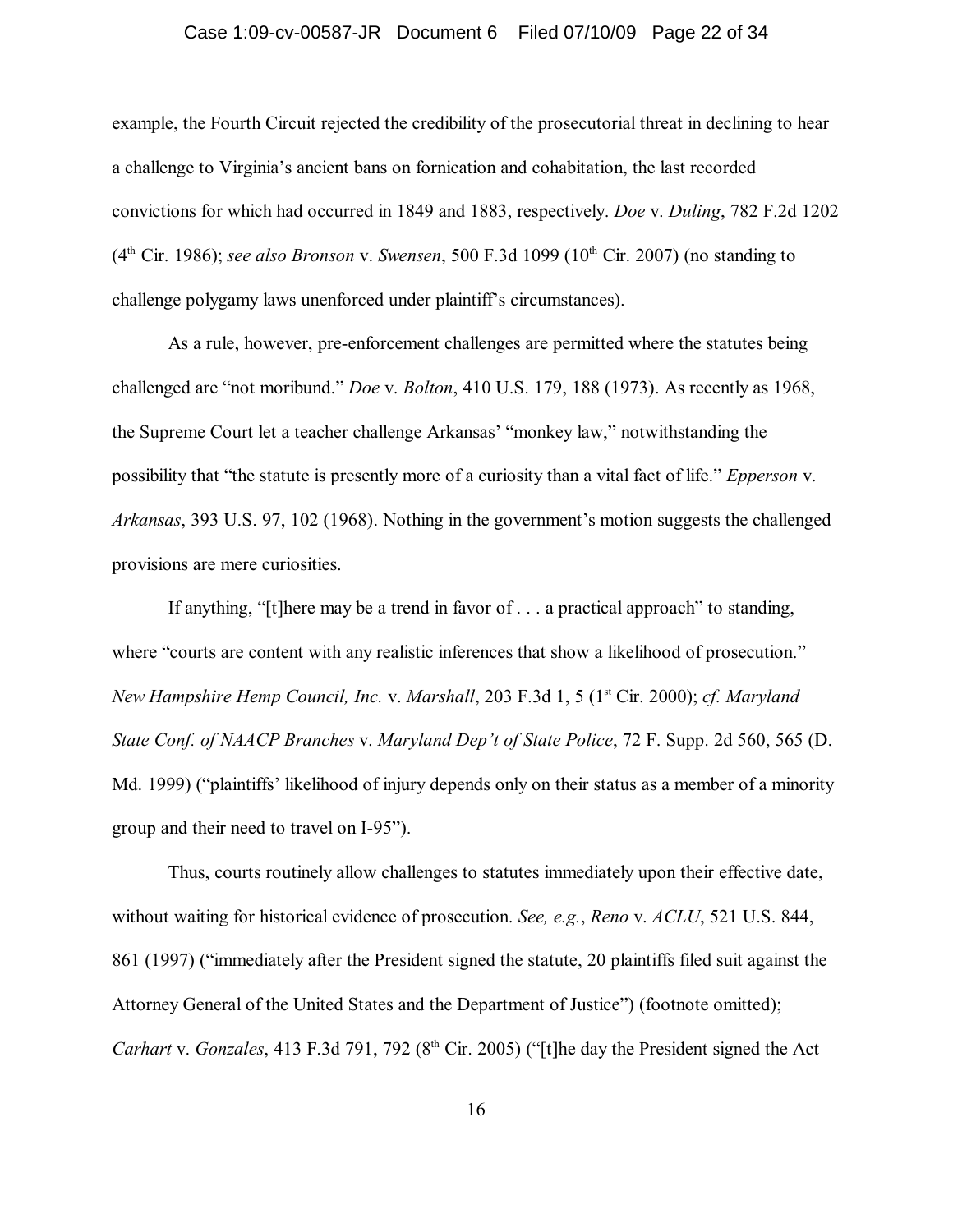#### Case 1:09-cv-00587-JR Document 6 Filed 07/10/09 Page 23 of 34

into law, plaintiffs filed suit"), *rev'd on other grounds*, 550 U.S. 124 (2007). The government does not get any "free" prosecutions before the Declaratory Judgment Act may be invoked.

That no actual threat need be directed at a pre-enforcement plaintiff is readily obvious – and in any event, very clear after the Supreme Court's last word on the topic in *Medimmune*, *supra*. Where the Supreme Court's precedent on the topic is followed, the government's theory that plaintiffs require an imminent threat of prosecution to sustain pre-enforcement standing is simply not the law. *See*, *e.g. Ctr. for Individual Freedom* v. *Carmouche*, 449 F.3d 655, 659-660 (5<sup>th</sup> Cir. 2006); *People's Rights Org. v. City of Columbus*, 152 F.3d 522 (6<sup>th</sup> Cir. 1998) (standing to challenge vagueness of "assault weapons" ban); *Gillespie* v. *City of Indianapolis*, 185 F.3d 693, 710-11 ( $7<sup>th</sup>$  Cir. 1999) (standing to assert Second Amendment challenge to ban on firearms possession by misdemeanant police officers); *Coalition of New Jersey Sportsmen* v. *Whitman*, 44 F. Supp. 2d 666, 673 n.10 (D.N.J. 1999), *aff'd*, 263 F.3d 157 (3d Cir. 2001) (standing for various constitutional challenges to state ban of certain firearms).

It is easy to see why the government would desire conditioning pre-enforcement standing on an "imminent" threat of prosecution. Doing so effectively grants the government a pocket veto over a broad swath of pre-enforcement claims. Because the credibility of enforcement is then based not on the government's conduct, but its communication to a putative plaintiff, a plaintiff can be deprived of pre-enforcement standing merely if the government is silent or deliberately vague about its intentions. However, once the government initiates a prosecution, courts must ordinarily abstain from entertaining a pre-enforcement challenge. *Younger* v. *Harris*, 401 U.S. 37 (1971).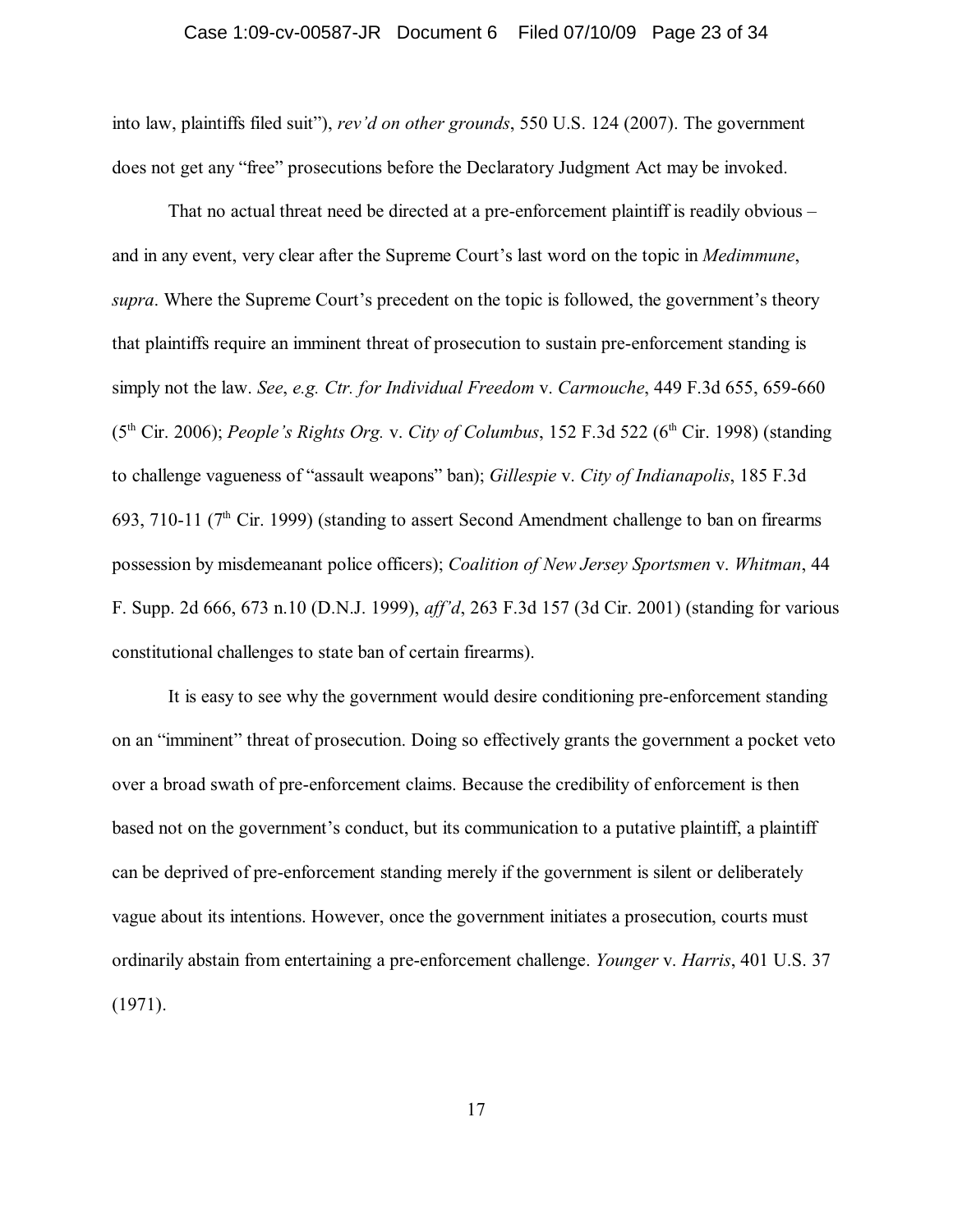The challenger may not sue before he is truly injured; yet he may not wait until he is charged with a crime. He may invoke federal jurisdiction only if he can move through the narrow door between prematurity and exclusive state jurisdiction.

*Peyote Way Church of God, Inc.* v. *Smith, 742 F.2d 193, 199 (5<sup>th</sup> Cir. 1984). An imminence* requirement slams this "narrow door" shut, rendering the Declaratory Judgment Act a nullity. Unless the government has personally threatened, yet refrained from arresting the plaintiff, the pre-enforcement challenge is either too early or too late. This sort of "predicament – submit to a statute or face the likely perils of violating it – is precisely why the declaratory judgment cause of action exists." *Mobil Oil Co. v. Attorney Gen. of Va.*, 940 F.2d 73, 74 (4<sup>th</sup> Cir. 1991).

## B. The D.C. Circuit Acknowledges That Requiring An Imminent Prosecutorial Threat Conflicts With Supreme Court And Other Circuit Precedent.

Notwithstanding the Supreme Court's clear instructions regarding the nature of the threat necessary to sustain pre-enforcement standing, the D.C. Circuit has adopted a requirement that the prosecutorial threat not only be "credible," but in some cases, imminently so. *Navegar, Inc.* v. *United States*, 103 F.3d 994 (D.C. Cir. 1997). The appellate court has also signaled that this requirement, where it applies, is erroneous, precisely because it lacks any rationale and is squarely at odds with controlling Supreme Court precedent (to say nothing of its unworkable nature). This is the essence of the government's defense – and it is unique to this circuit.

*Navegar* concerned a challenge by weapons manufacturers to the now-expired federal ban on "assault weapons," 18 U.S.C. § 922(v)(1). The law specifically banned certain firearms by name, and banned others by characteristics. The court held that as to the former category of guns, the plaintiffs had standing. *Navegar*, 103 F.3d at 999. After all, federal agents had visited plaintiffs on the day the law went into effect, and took inventories of previously manufactured,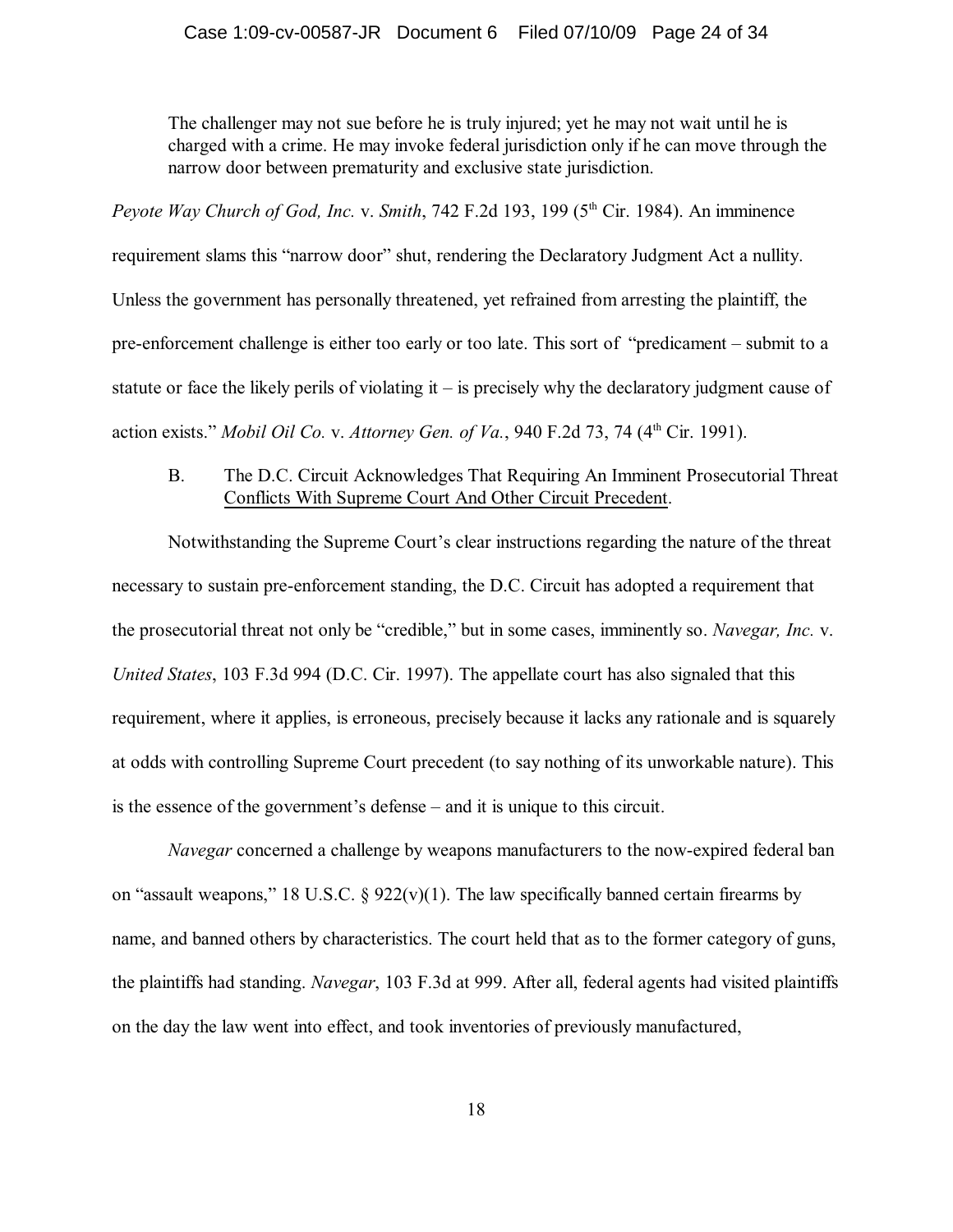#### Case 1:09-cv-00587-JR Document 6 Filed 07/10/09 Page 25 of 34

grandfathered weapons identified by name in the statute. Subsequently, the government instructed plaintiffs not to violate the new law. This much of *Navegar* is not controversial.

However, with respect to the second category of weapons, which arguably fell within the ban's ambit, the D.C. Circuit held the plaintiffs were not suffering from a sufficiently imminent fear of prosecution so as to make their claims justiciable. *Navegar*, 103 F.3d at 1001. The D.C. Circuit would discover the problems inherent in this approach.

Oddly, *Navegar* did not prove a problem in *Fraternal Order of Police* v. *United States*, 152 F.3d 998 (1998), *on reh'g*, 173 F.3d 898 (D.C. Cir. 1999), where the court found that plaintiffs had standing to challenge the ban on the possession of firearms by misdemeanant police officers, and proceeded to consider constitutional challenges to the ban. The court did not require that any police officer show an imminent threat of prosecution for possession of a firearm, despite the fact the law was new and lacked a record of wide enforcement. The injury in fact was the mere ban itself. But *Navegar*'s difficulties surfaced in *Seegars* v. *Ashcroft*, 396 F.3d 1248 (D.C. Cir. 2005), a pre-enforcement challenge to Washington, D.C.'s bans on the possession of handguns and all functional firearms. Applying *Navegar*, a reluctant 2-1 majority held none of the plaintiffs had standing to challenge the gun bans because none could demonstrate that they, specifically, would be targeted for prosecution, notwithstanding the well-known fact that virtually all violators are prosecuted.

The *Seegars* majority observed, "[w]e cannot help noting that *Navegar*'s analysis is in sharp tension with standard rules governing preenforcement challenges to agency regulations," *Seegars*, 396 F.3d at 1253, and that "[t]here is also tension between *Navegar* and our cases upholding preenforcement review of First Amendment challenges to criminal statutes." *Id.* at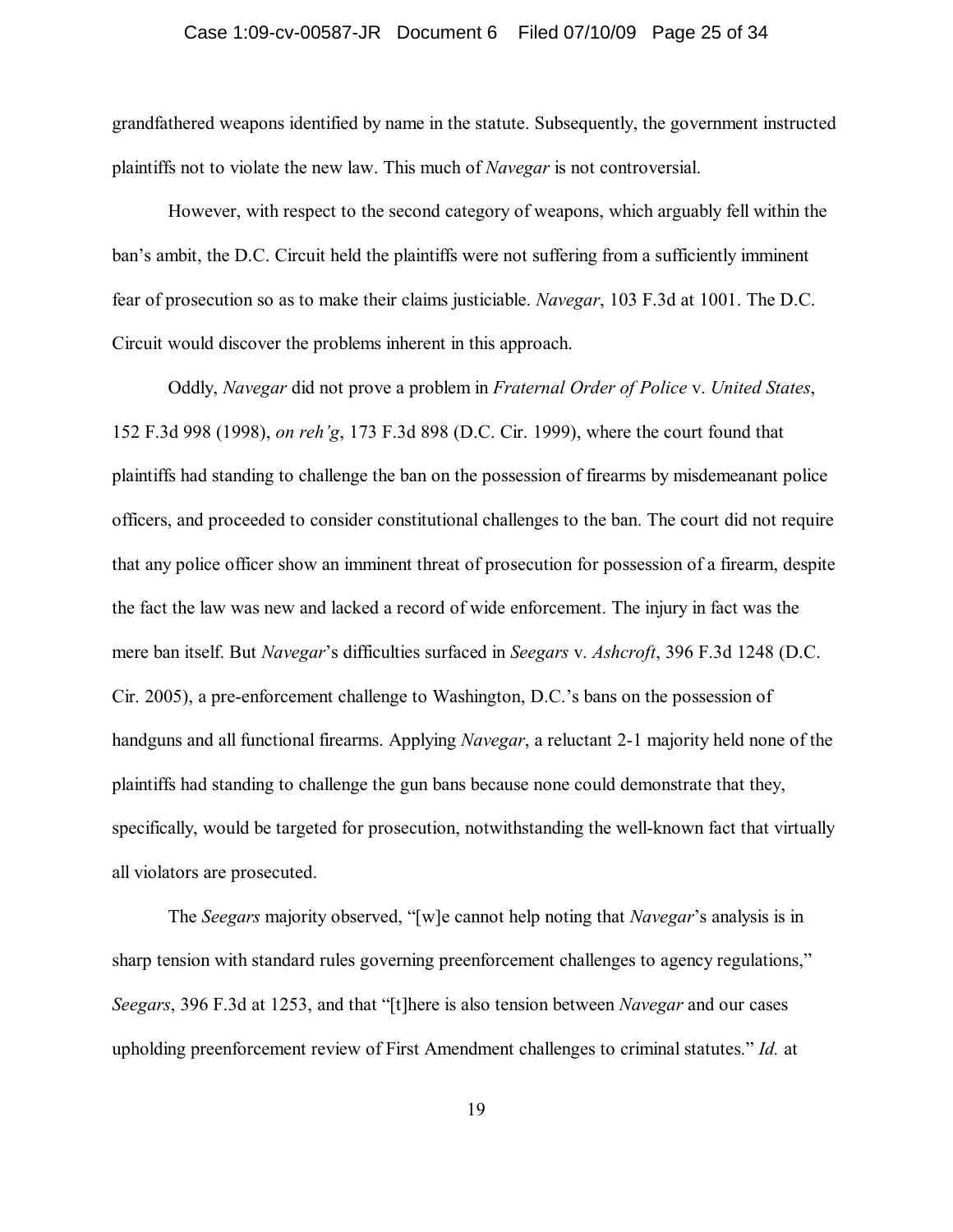1254. The court also conceded that *Navegar* was inconsistent with the pre-enforcement standing requirements of at least one circuit. *Id.* at 1255 (noting conflict with *People's Rights* Organization, supra, 152 F.3d 522 (6<sup>th</sup> Cir. 1998)) (arising in same judicial district as Dearth's original suit).

And as explained on petition for rehearing en banc, "[a]s a panel we were constrained by [*Navegar*], even though, as my opinion for the court made clear, it appeared to be in conflict with an earlier Supreme Court decision, [*United Farm Workers*]." *Seegars* v. *Gonzales*, 413 F.3d 1, 2 (D.C. Cir. 2005) (Williams, Senior Circuit Judge).

Having explained that *Navegar* stands in conflict with Supreme Court precedent and case law from another circuit, not to mention its "sharp tension with standard rules" in other cases, *Seegars*, 396 F.3d at 1253, and "tension" with yet another set of circuit precedent, *Seegars*, 396 F.3d at 1254, the court searched for a rationale to justify applying the *Navegar* doctrine once more. All that could be said in *Navegar*'s defense was that "it represents the only circuit case dealing with a non-First Amendment preenforcement challenge to a criminal statute that has not reached the court through agency proceedings." *Seegars*, 396 F.3d at 1254 (citations omitted). Among the votes for en banc review was that of the current Chief Justice of the United States.

The low point of *Navegar*'s imminence doctrine arrived with *Parker*, another, ultimately more successful challenge to the same laws at issue in *Seegars*. The record of pre-enforcement threats in *Parker* was quite stark. When the District Court inquired whether the plaintiffs would be prosecuted for violating the law, defendants' counsel rejected the District Court's suggestion that plaintiffs would get "a free ride" on account of their litigation activity, and referred to "the fact that if, in fact, they break the law and we would enforce the law that they're breaking."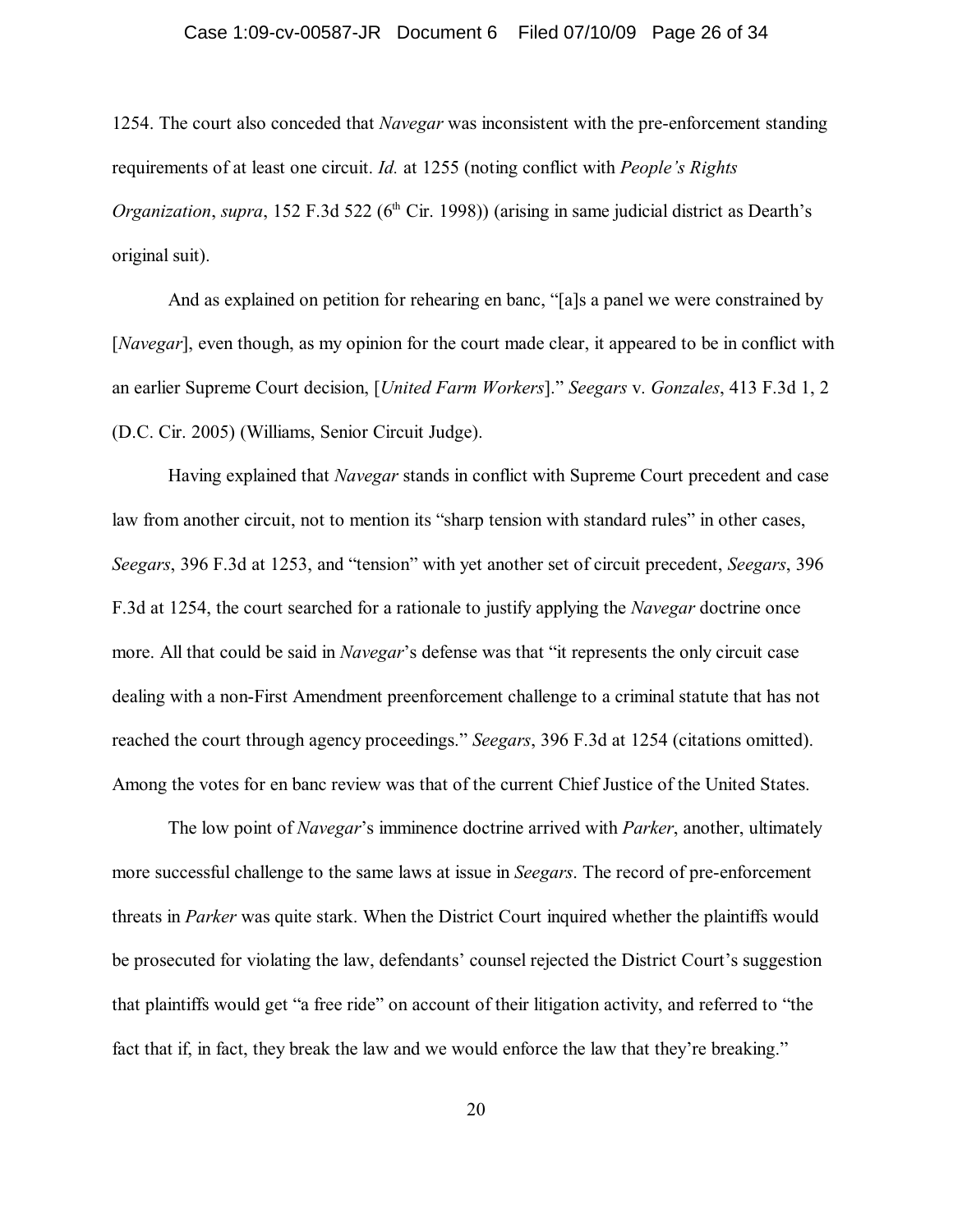#### Case 1:09-cv-00587-JR Document 6 Filed 07/10/09 Page 27 of 34

Appellants' Br., 04-7041 at 9. Indeed, upon the filing of the litigation, city officials ominously proclaimed to a newspaper that the plaintiffs' behavior would harm children and "is not what we want." *Id.* at 10 (citation omitted).

The district court in *Parker* had paid great attention to the standing dispute, even repeatedly ordering additional briefing on the subject. But in the end, it must have found the city's attacks on standing unavailing, for it proceeded directly to the merits of the claim. On appeal, the D.C. Circuit reached a somewhat different conclusion. With respect to the plaintiffs who did not test the law, the court found that the government's threatening statements were insufficiently so. But with respect to the one plaintiff who had tested the law, the D.C. Circuit found the preenforcement standing question *irrelevant*, because he had an actual injury-in-fact owing to the government's denial of his access to a gun, *Parker*, 478 F.3d at 375-76 – just like Plaintiffs here.

Yet as in *Seegars*, the *Parker* court carefully noted that its decision on pre-enforcement standing was questionable:

The unqualified language of *United Farm Workers* would seem to encompass the claims raised by the *Seegars* plaintiffs, as well as the appellants here. Appellants' assertions of Article III standing also find support in the Supreme Court's decision in *Virginia v. American Booksellers Ass'n,* 484 U.S. 383, 108 S. Ct. 636, 98 L. Ed. 2d 782 (1988) . . . In that case, the Court held it sufficient for plaintiffs to allege "an actual and well-founded fear that the law will be enforced against them," *id.* at 393, without any additional requirement that the challenged statute single out particular plaintiffs by name. In both *United Farm Workers* and *American Booksellers*, the Supreme Court took a far more relaxed stance on pre-enforcement challenges than *Navegar* and *Seegars* permit. Nevertheless, unless and until this court en banc overrules these recent precedents, we must be faithful to *Seegars* just as the majority in *Seegars* was faithful to *Navegar*.

*Parker*, 478 F.3d at 395 (footnote omitted).

In sum, the D.C. Circuit's imminence doctrine in selected pre-enforcement challenges (not First Amendment, not agency review) has been repeatedly declared by the D.C. Circuit to be at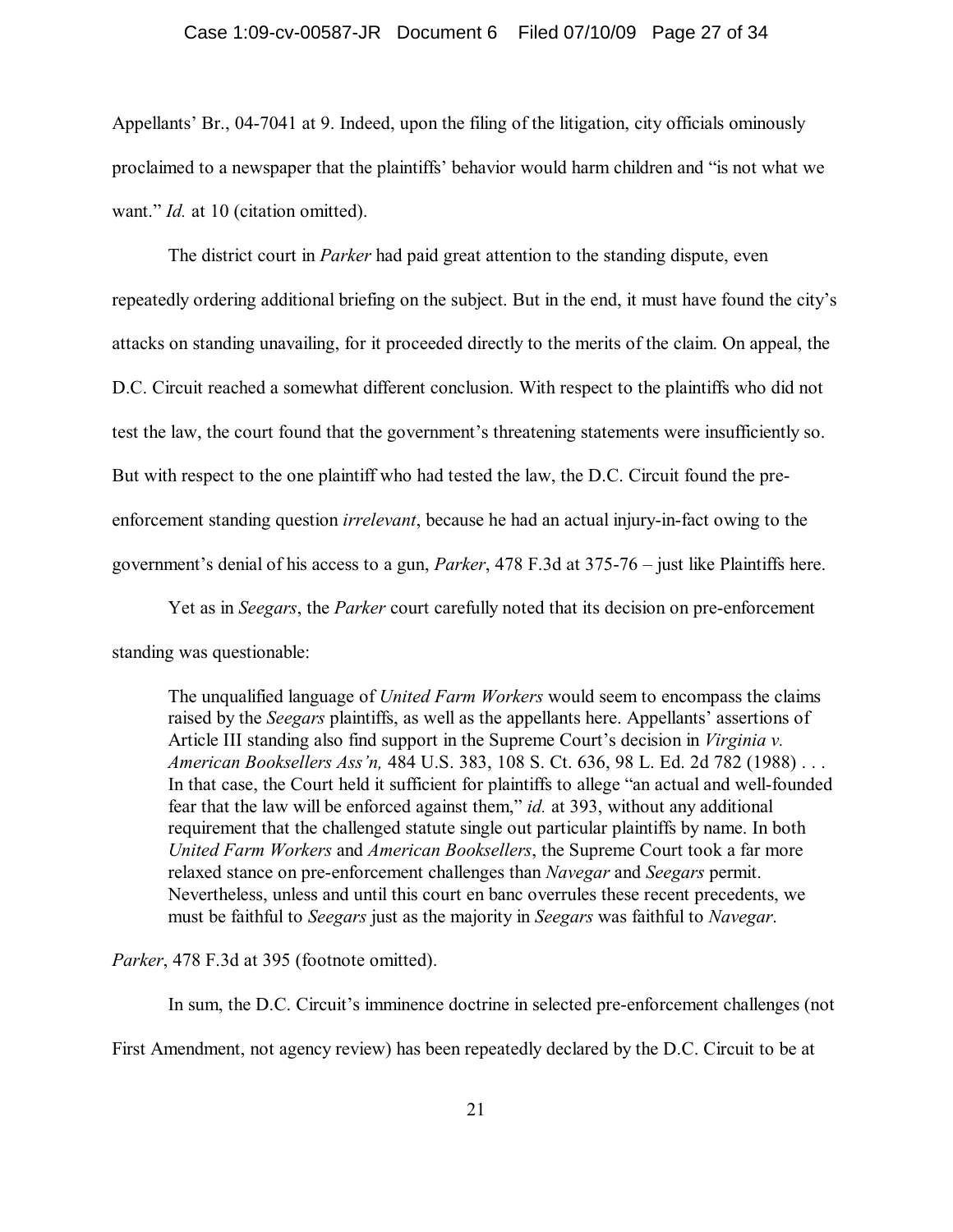#### Case 1:09-cv-00587-JR Document 6 Filed 07/10/09 Page 28 of 34

odds with Supreme Court precedent and the practice in other courts, and it lacks any persuasive rationale. It is an almost accidental feature of *Navegar*, and one that is unlikely to survive much longer even in its limited state.<sup>12</sup> For purposes of this case, it is enough to follow either the Supreme Court, or *Parker*'s other holding – that an actual administrative denial is an injury-in-fact shielded from the effects of the D.C. Circuit's unsettled pre-enforcement standing doctrines.<sup>13</sup>

But there is yet another reason to avoid the *Navegar* doctrine.

### III. PLAINTIFFS WHO HAVE STANDING IN ONE VENUE CANNOT BE FORCED TO LITIGATE THEIR CASES IN VENUES WHERE THEY WOULD LACK STANDING.

In one respect, the government's motion is gratifying to Plaintiffs: it confirms their oftrepeated allegations that the government's earlier venue challenges were exercises in forumshopping (these allegations were reciprocated, with numerous accusations of "manipulative" behavior leveled at Plaintiffs for selecting and trying to maintain their original venues). But there is at least one sort of bargain not available under the transfer statutes: a jurisdiction-free venue.

The government's standing arguments are specific to this venue – made under precedents that are unique to this circuit, and which this circuit has explained are inconsistent with Supreme Court precedent. Indeed, *Seegars* specifically noted that it was at odds with a Sixth Circuit case that would have governed Dearth's earlier lawsuit. *Seegars*, 396 F.3d at 1255 (noting conflict with *People's Rights Organization, supra,* 152 F.3d 522 (6<sup>th</sup> Cir. 1998), and the Fifth Circuit's standing doctrine, which would have governed any  $12(b)(1)$  motion in that case, is no different.

<sup>&</sup>lt;sup>12</sup>The conditional cross-petition for certiorari filed by the non-surviving *Parker* plaintiffs was submitted to conference twice, and held for the entire term.

<sup>&</sup>lt;sup>13</sup> Parker also fails to acknowledge *Medimmune*, which was announced shortly after *Parker* was argued. The *Parker* court was notified of that decision through a Rule 28(j) letter. *Medimmune*'s plain language, quoted *supra*, is utterly inconsistent with the *Navegar* theory.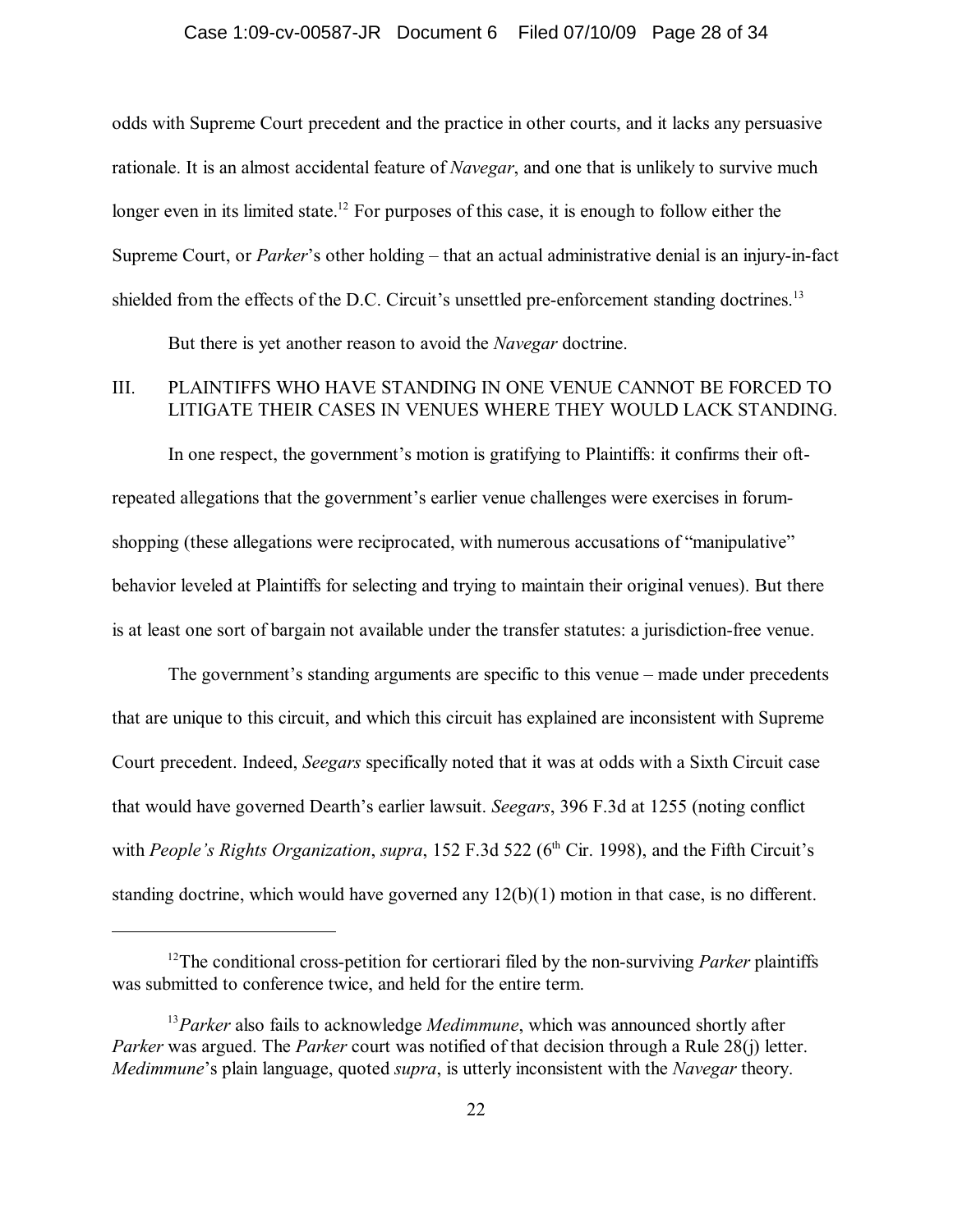*Carmouche, supra,* 449 F.3d at 659-660; *Speaks v. Kruse,* 445 F.3d 396, 399 (5<sup>th</sup> Cir. 2006).

So while the government would not file a  $12(b)(1)$  motion in the other courts, it now files that motion after fighting for this venue, based on venue-specific law. This is not permitted. "[D]ismissal [based on venue] would not be appropriate where the alternative forum does not permit litigation of the subject matter of the dispute." *Piper Aircraft Co.* v. *Reyno*, 454 U.S. 235, 255 n.22 (1981) (citation omitted). For example, the Supreme Court made clear that if a transferee court lacks personal jurisdiction,"it is not a district 'where [the action] might have been brought'" under Section 1404(a)." *Hoffman* v. *Blaski*, 363 U.S. 335, 344 (1960) (citation omitted). This is so even if the defendant waives personal jurisdiction. *Id.* Unlike personal jurisdiction, the absence of subject matter jurisdiction cannot be waived. Thus, it is equally true that a transferee court is not one "where [the action] might have been brought" where the court lacks subject-matter jurisdiction. *See, e.g. Schecher* v. *Purdue Pharma L.P.*, 317 F. Supp. 2d 1253, 1256 (D. Kan. 2004) (footnote omitted).

These concepts pre-exist the codification of the transfer rules among the federal district courts in 28 U.S.C. §§ 1404 and 1406. They remain in effect under the somewhat narrower *forum non conveniens* doctrine that still governs foreign-court transfers."A federal court has discretion to dismiss a case on the ground of *forum non conveniens* 'when an alternative forum has jurisdiction to hear [the] case.'" *Sinochem Int'l Co. Ltd.* v. *Malaysia Int'l Shipping*, 549 U.S. 422, 429 (2007) (citation omitted) (emphasis added). "A forum non conveniens dismissal . . . is a determination that the merits should be adjudicated elsewhere." *Sinochem*, 549 U.S. at 432 (citations omitted).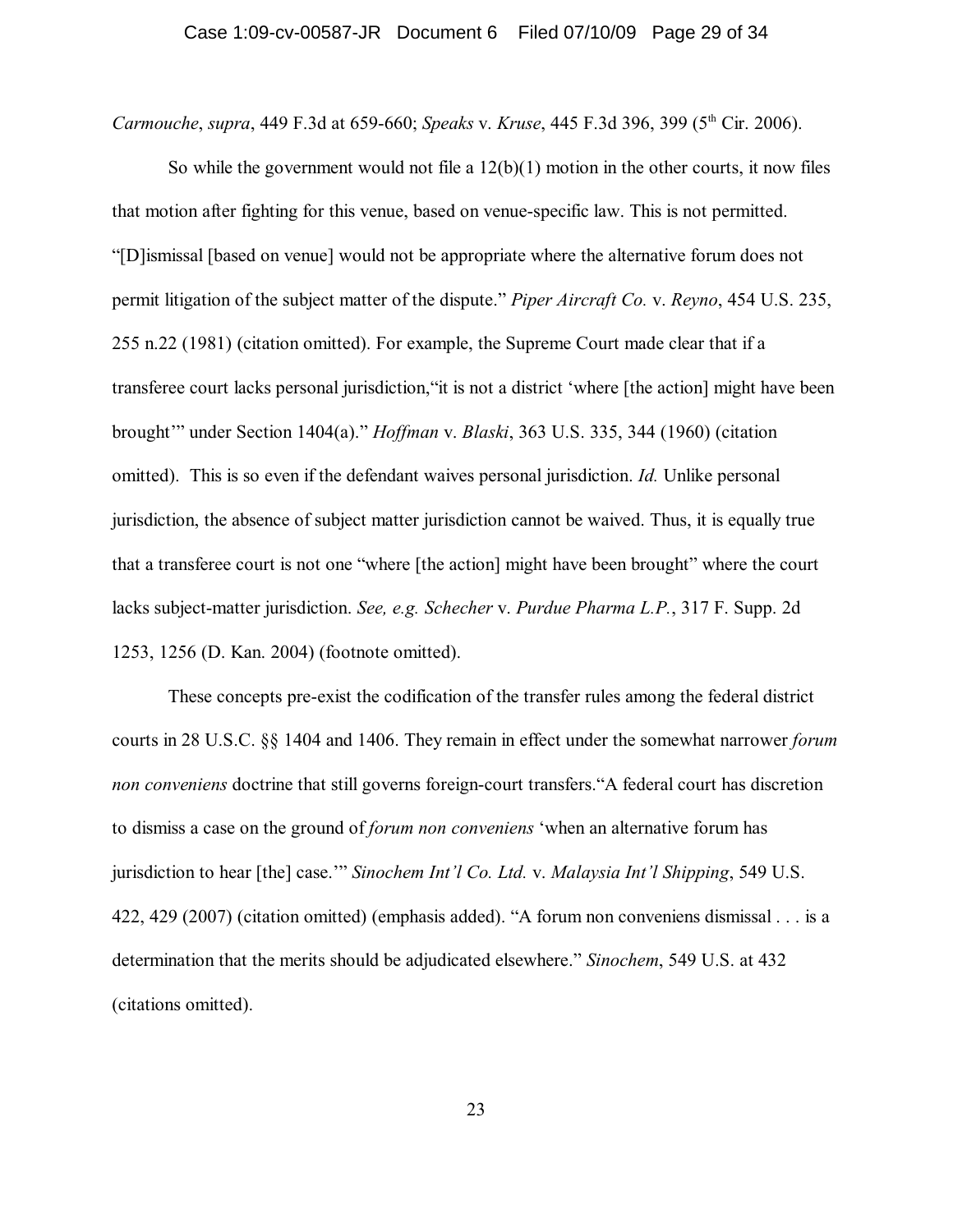#### Case 1:09-cv-00587-JR Document 6 Filed 07/10/09 Page 30 of 34

Plaintiffs advised the earlier courts that if the case were transferred to this District, the government would invoke the *Navegar* doctrine – and that is exactly what has occurred. The Texas and Ohio courts did not wish to pass overtly on the standing question under the laws of this circuit. But now the "transfer" has occurred, with venue-based dismissals suggesting this is the proper forum.

Thus, the question before this Court is: could the venue-based dismissals have been made if there were no standing here owing to factors unique to this circuit, e.g., *Navegar*? On the one hand, the Ohio and Texas courts found venue to not actually exist in their jurisdiction, accepting the "nothing happened," administrative-denial based theory of the cases urged by the government, and dismissed for lack of venue per Section 1406. That makes the venue dispute irrelevant to this Court – what happened, did not happen in those judicial districts – but it confirms that these are not strictly pre-enforcement cases, and establishes standing based on the actual purchase attempts.

But if this is a pre-enforcement case, as the government *now* claims, then the relevant "omissions" under Section 1391 occurred where Plaintiffs were refraining from obtaining and using firearms: Ohio and Texas. Under the government's new theory of the case, the dismissals could only have been made pursuant to the government's Section 1404 arguments, as indeed, the Texas court asserted as an alternative ground of decision. And if that were so, then inherent in those dismissals must have been the preclusion of venue-specific jurisdictional defenses.

The problem is that the government does not have a consistent theory of the case. When it wants to shop for a better forum, it is an administrative-denial case; "nothing happened" where Plaintiffs would violate the law. In this venue, with its unusual defense to pre-enforcement cases, it is a pre-enforcement case; never mind where the coerced omissions occurred, as that would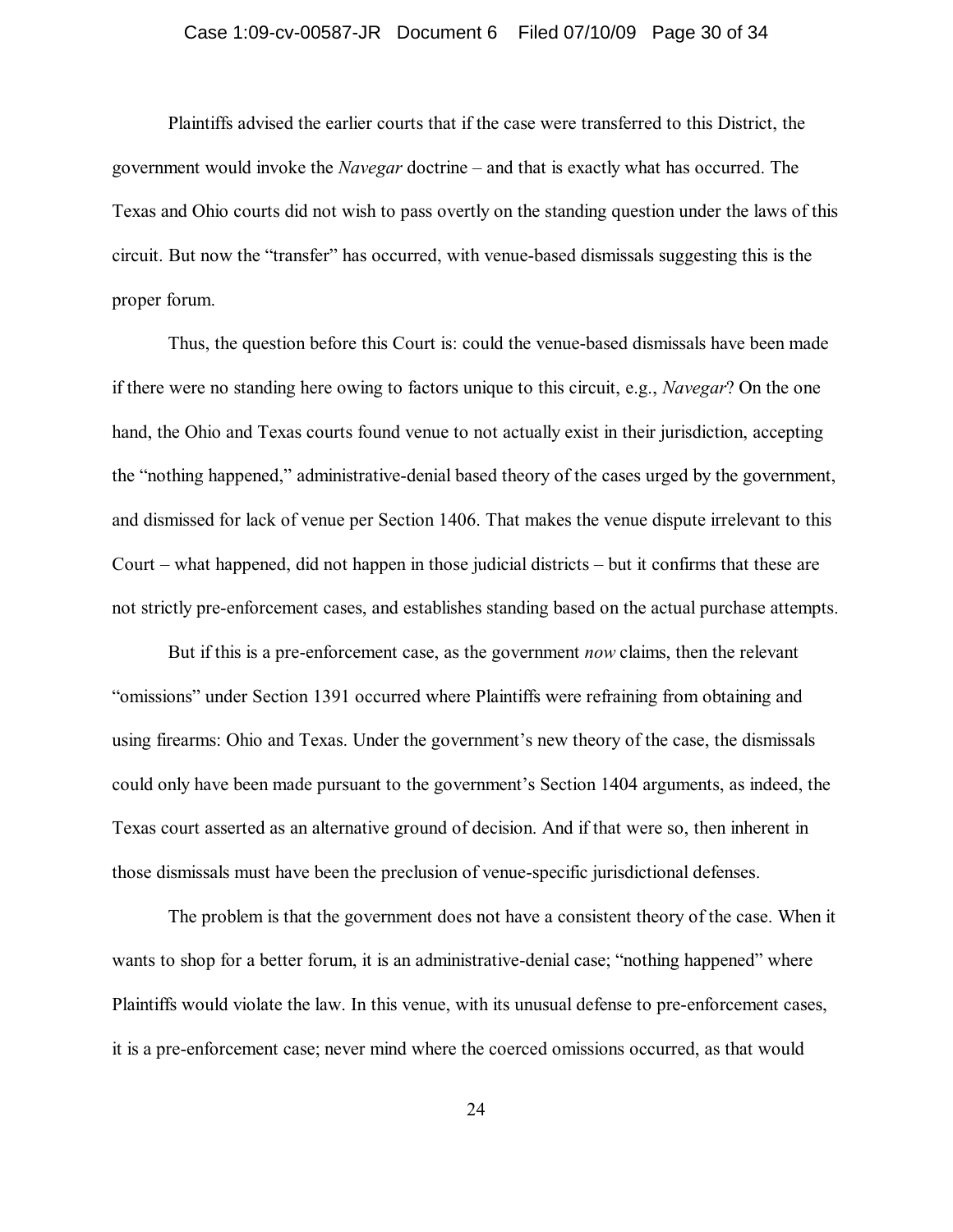#### Case 1:09-cv-00587-JR Document 6 Filed 07/10/09 Page 31 of 34

have rendered the earlier venue based dismissal impossible and obviated the subsequent refiling of the case before this Court. The correct answer is: this case has both forms of standing. The Plaintiffs challenged the laws, and they are refraining from violating them outright.

Finally, under 28 U.S.C. § 1404(a), the transferee court's possible lack of jurisdiction renders a transfer contrary to "the interests of justice." And here, this Court should carefully guard its interests and those of the local public, by not inviting additional *Navegar*-inspired transfers to its docket. Congress specifically created nationwide venue against the federal government in part "to relieve the courts in the District of Columbia of some of their case load." *Pruess* v. *Udall*, 359 F.2d 615, 618 (D.C. Cir. 1965). Unfortunately, this argument proved unpersuasive to the Texas court, which found the government's Washington-based convenience claims trumped Plaintiffs' choice of venue. There is little that this Court can do to resist such transfers, but the Court can and should remove the government's incentive to file such motions by sensibly confirming that inherent in any discretionary transfer here is the idea that jurisdiction cannot thereby be destroyed, consistent with the plain language of Section 1404(a) and the Supreme Court's holdings from *Hoffman* to *Piper* to *Sinochem*.

## IV. PLAINTIFF SECOND AMENDMENT FOUNDATION, INC. HAS ORGANIZATIONAL AND REPRESENTATIONAL STANDING.

Plaintiff SAF alleges that it is a membership organization with over 650,000 members and supporters. Complaint, ¶ 3. "The purposes of SAF include education, research, publishing and legal action focusing on the Constitutional right to privately own and possess firearms, and the consequences of gun control. SAF brings this action on behalf of itself and its members." *Id.*

This much plainly suffices to establish both organizational and representational standing.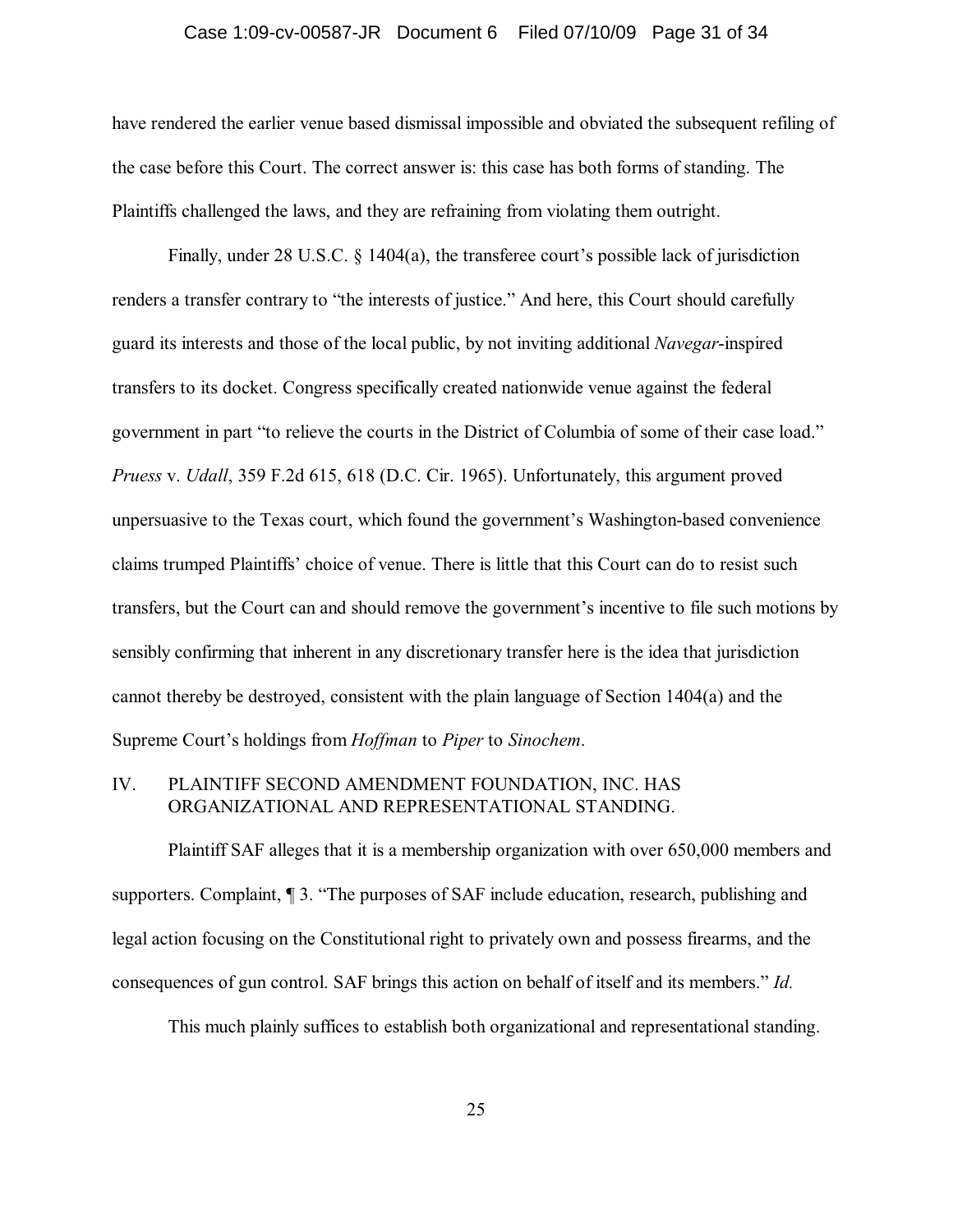#### A. Plaintiff Second Amendment Foundation, Inc. Has Organizational Standing.

"There is no question that an association may have standing in its own right to seek judicial relief from injury to itself and to vindicate whatever rights and immunities the association itself may enjoy." *Warth* v. *Seldin*, 422 U.S. 490, 511 (1975). When an organization is forced to spend resources, devoting its time and energy to dealing with certain conduct, it has standing to challenge that conduct. *See, e.g. Havens Realty Corp.* v. *Coleman*, 455 U.S. 363 (1982).

SAF educates, researches, and publishes about gun control and its consequences. It has to educate its members, and the public, about the government's enforcement of gun laws. When people have questions about the government's firearms policies, they turn to SAF. The government's enforcement of the challenged provisions thus directly impacts the organization. *Fair Employment Council* v. *BMC Mktg. Corp.*, 28 F.3d 1268, 1276 (D.C. Cir. 1994); *Haitian Refugee Ctr.* v. *Gracey*, 809 F.2d 794, 799 (D.C. Cir. 1987).

#### B. Plaintiff Second Amendment Foundation, Inc. Has Representational Standing.

An association has standing to bring suit on behalf of its members when: (a) its members would otherwise have standing to sue in their own right; (b) the interests it seeks to protect are germane to the organization's purpose; and (c) neither the claim asserted nor the relief requested requires the participation of individual members in the lawsuit.

*United Food & Commercial Workers Union Local 751* v. *Brown Group, Inc.*, 517 U.S. 544, 553 (1996) (citation omitted).

In this respect, SAF's representational standing is identical to that which the D.C. Circuit found sufficient to sustain a pre-enforcement challenge against a gun control law in *Fraternal Order of Police* v. *United States* ("*FOP")*, *supra*,152 F.3d 998. In *FOP*, the only question was whether chief law enforcement officers, who were members of the *FOP*, could assert the rights of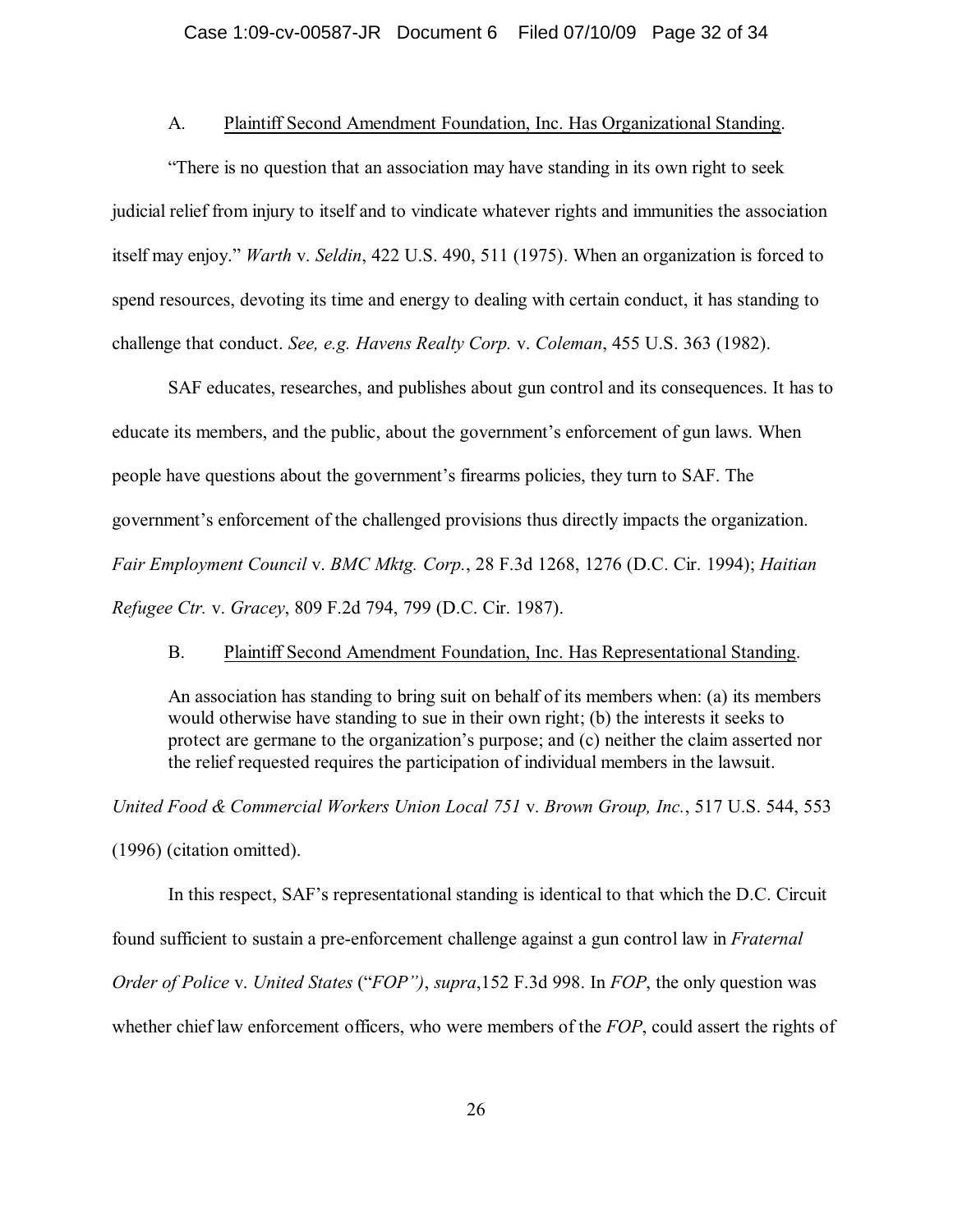#### Case 1:09-cv-00587-JR Document 6 Filed 07/10/09 Page 33 of 34

their employees. Answering this question in the positive, the D.C. Circuit found the *FOP* satisfied all three prongs of representational standing. Since Hodgkins, Dearth, and other SAF members have standing to challenge the law (SAF believes many of its members enjoy exercising their right to arms and right to international travel), the presence of individual plaintiffs is not strictly necessary, and the issue is germane to SAF's purpose, SAF has representational standing. *Cf. Brady Campaign to Prevent Gun Violence* v. *Salazar*, 2009 U.S. Dist. LEXIS 22077 at \*70 (D.D.C. March 19, 2009).

#### **CONCLUSION**

Administrative denials supply an Article III injury-in-fact. Within this circuit (as in others), the denial of permission to obtain a firearm creates a justiciable controversy. *Parker*, 478 F.3d at 376. Plaintiffs were denied permission to purchase firearms by Defendant's enforcement of the challenged laws. Because an "actual controversy" within this Court's subject matter jurisdiction thus exists, the Court is empowered to grant declaratory and injunctive relief.

As for the bulk of Defendants's motion, addressed to pre-enforcement standing, it, too, lacks merit. The arguments are flatly and unambiguously foreclosed by recent Supreme Court precedent, much of it acknowledged even when not always followed by the D.C. Circuit. In any event, the claims are inapplicable under this circuit's precedent given the specific facts of this case. And because the jurisdictional defense is unique to this particular venue, it is foreclosed by the government's previous forum-shopping. And there is no question that SAF has organizational as well as representational standing.